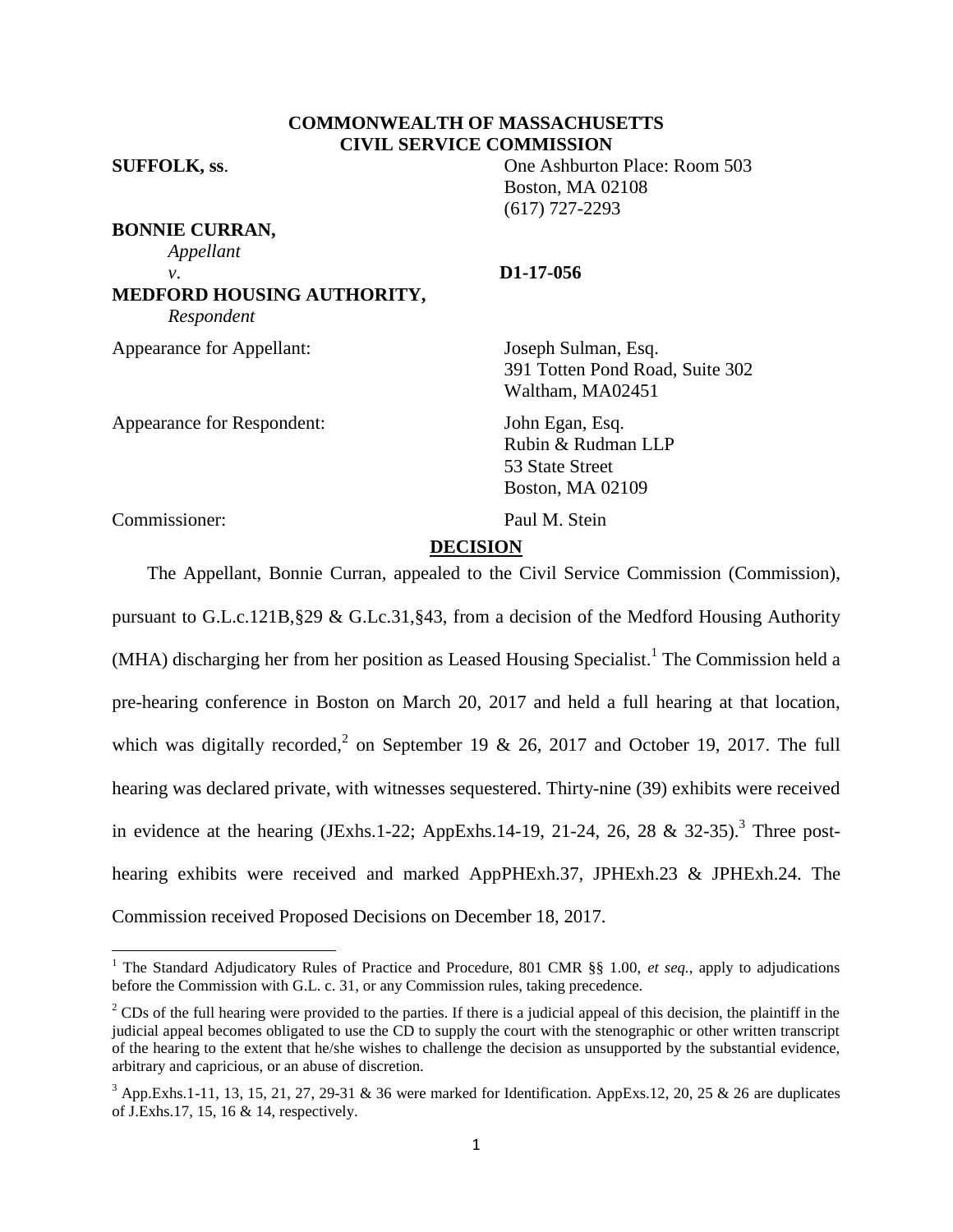# **FINDINGS OF FACT**

Based on the Exhibits entered into evidence and the testimony of the following witnesses:

## *Called by the MFA*

- Kathy Fortier, MHA Assistant Director
- Ann Marie Moglia, MHA Leased Housing Director
- Delores Ross, now Delores Brogan, former MHA Leased Housing Specialist
- Kathy Rolli, former MHA Leased Housing Specialist
- John Coddington, former MHA Executive Director
- Kathy Mpelkas, MHA Leased Housing Specialist
- Sam Piri, MHA Leased Housing Specialist

# *Called by the Appellant:*

- Bonnie Curran, Appellant
- Lorraine McGrath, former MHA employee

and taking administrative notice of all matters filed in the case, pertinent law and reasonable inferences from the credible evidence, a preponderance of evidence establishes these facts:

1. MHA is a municipal corporation established under Mass. G.L.c.121B to serve low- and

moderate-income, disabled and elderly individuals and families residing in the City of Medford, MA (Medford) by providing them with safe and affordable rental housing. MHA is governed by a five-member board of commissioners (Board), which appoints an Executive Director to oversee approximately 40 employees who perform the day-to-day management, administrative and maintenance services necessary to operate eight (8) MHA properties containing approximately 800 federally-subsidized and state-subsidized elderly, disabled and family housing, as well as supporting tenants placed in private rental units under the federal "Section 8" voucher program and in private rental units receiving state-subsidized vouchers. (*Administrative Notice [http://www.medfordhousing.org]*)

2. The Appellant, Bonnie Curran, was employed in the MHA's Leased Housing Department as a Leased Housing Specialist a/k/a Section 8 Coordinator (LHS) from May 14, 2003 until her termination on March 8, 2017. She was a former public housing resident. (*Stipulated Facts; Testimony of Appellant*)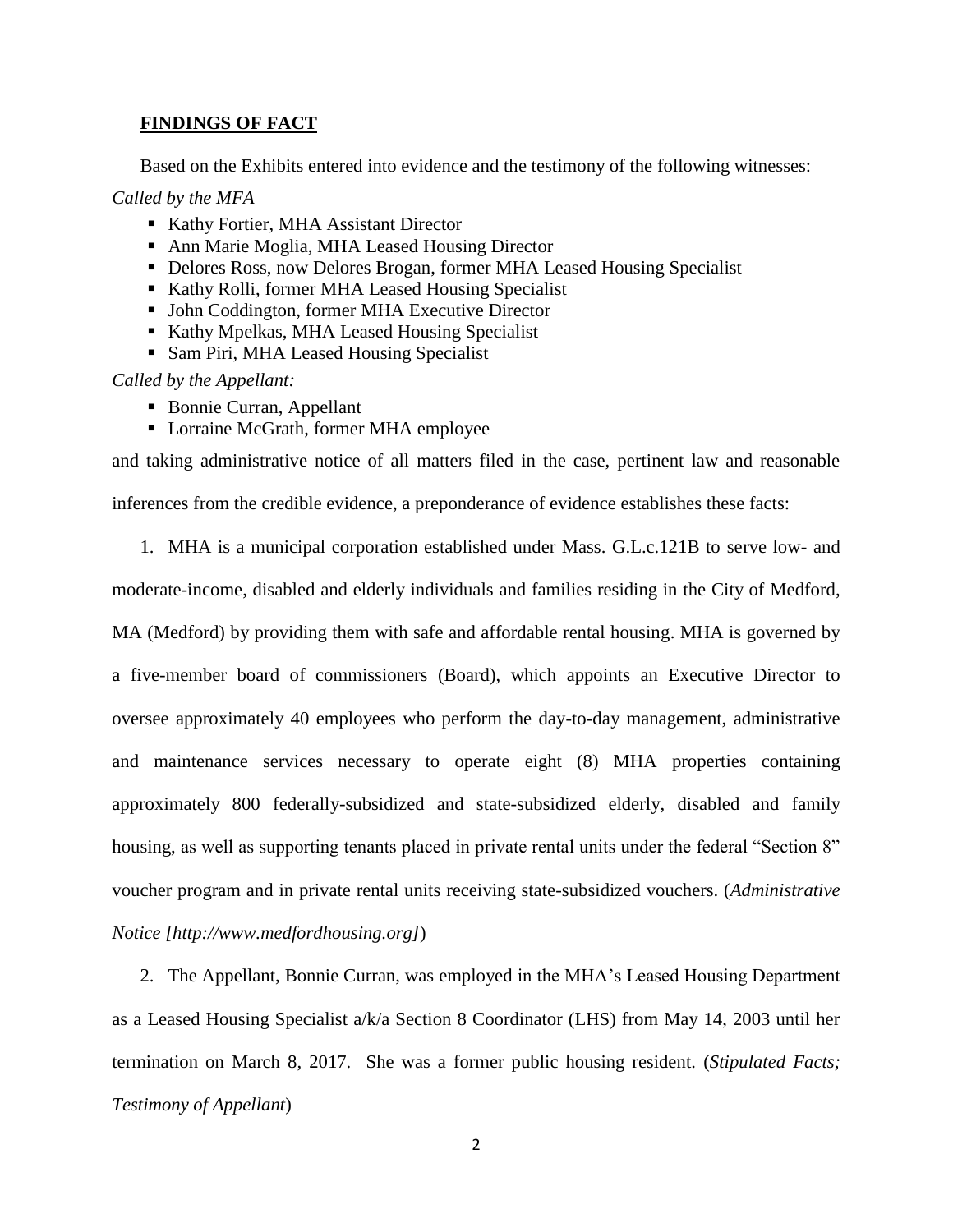3. The job of an LHS involved qualifying applicants for Section 8 vouchers that entitle them to receive a subsidy for renting from qualified landlords, calculating the rent that landlords could charge and establishing the subsidies that they would receive, according to the applicable laws and regulations promulgated by the federal Department of Housing and Urban Development (HUD) and the Massachusetts Department of Housing and Community Development (DHCD), which fund the subsidies. This work required frequent interaction with applicants, tenants, landlords and vendors and included interviewing applicants, computing the allowable rents and subsidies, and performing other related tasks. (*Testimony of Appellant, Coddington, Mpelkas, Piri, Fortier & Moglia)*

4. During most of Ms. Curran's tenure with the MHA, the Leased Housing Department was staffed by approximately three to five LHSs who reported to the Director of Leased Housing. At the time of her termination, Ms. Curran was the most senior member of the department (in terms of years of service). (*Testimony of Appellant, Coddington, Mpelkas, Piri, Fortier & Moglia)*

## Prior Disciplinary History

5. Prior to June 2009, Ms. Curran had an unblemished employment record reporting to Anne Petras, then the Director of Leased Housing. (*Stipulated Facts; Testimony of Appellant*)

6. In June 2009, the MHA Board hired Robert Covelle to replace John Greene as the MHA's Executive Director. Mr. Covelle had previously worked at the Somerville Housing Authority. (*Stipulated Facts; Testimony of Appellant & Coddington*).

7. From the inception of her contacts with Mr. Covelle, Ms. Curran become wary of Mr. Covelle, including, among other things, his requests to favor applicants, his efforts to hire friends and family, and disparaging her without her knowledge. She made her concerns known to Mr. Covelle and to the MHA Board and, ultimately, filed confidential complaints with state and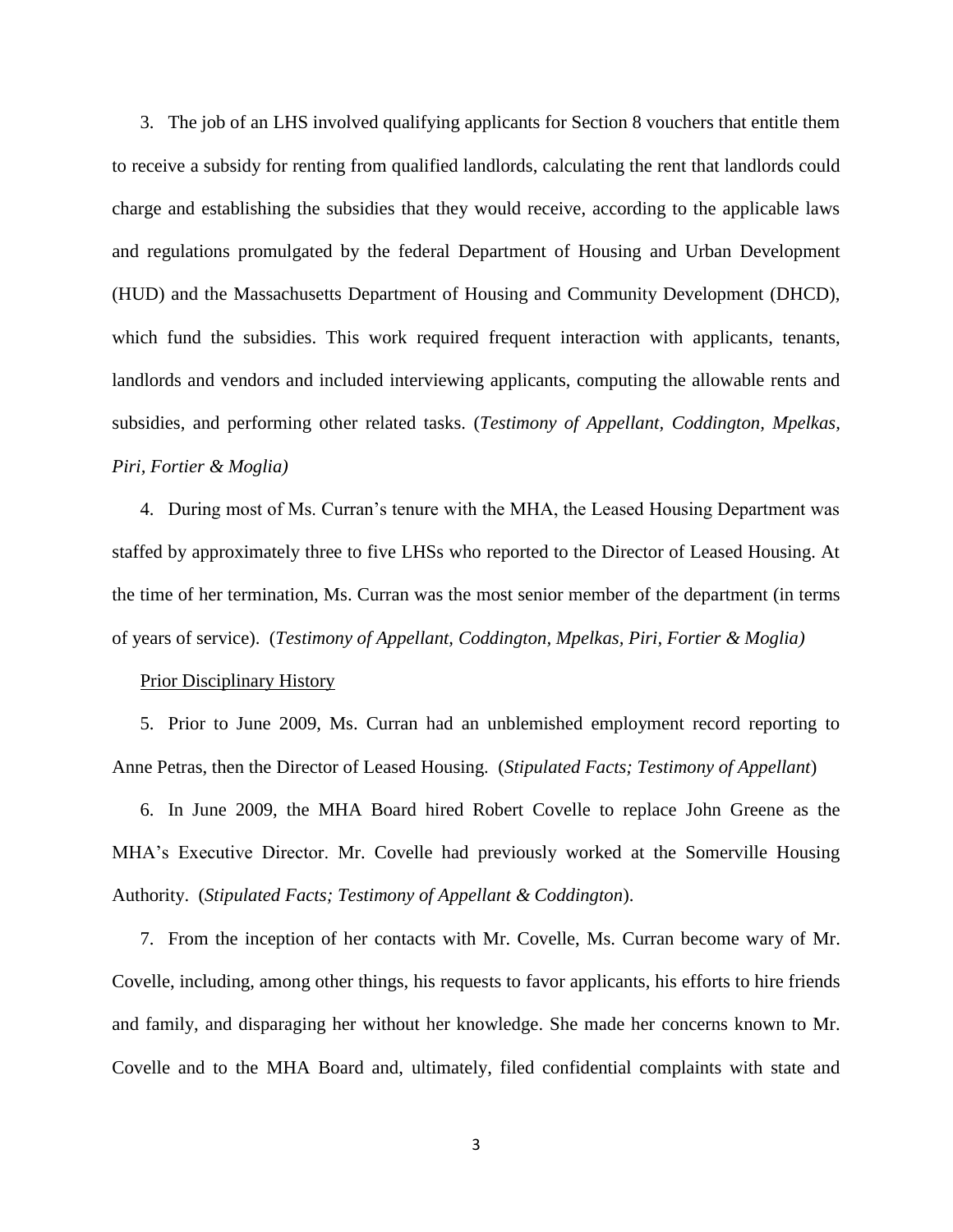federal authorities that led to Mr. Covelle's involuntary resignation in 2012. (*Stipulated Facts; AppExhs.1ID through 8ID, J.Exhs.9 & 32; Testimony of Appellant & McGrath*) 4

8. In particular, in 2010, when Anne Petras retired as Leased Housing Director,, Mr. Covelle, with Ms. Petras's support, offered to appoint Ms. Curran as her replacement but she declined the offer because of conditions that she found unreasonable. (*AppExhs.1ID,2ID,8ID & 32; Testimony of Appellant*)

9. Thereafter, Kathy Mpelkas was appointed to the position of Leased Housing Director and Mr. Piri, a close friend of Mr. Covelle, was hired as an LHS. About a year later, Ms. Mpelkas stepped down and Mr. Piri became the Leased Housing Director, a position he held until 2014. (*Stipulated Facts; Testimony of Appellant; Mpelkas, Fortier & Piri*)

10. The first disciplinary action taken against Ms. Curran was a written warning issued by Ms. Mpelkas, following an argument between Ms. Mpelkas and Ms. Curran in February 2011, which Mr. Covelle ordered her to issue on pain of him disciplining Ms. Mpelkas instead. Ms. Curran wrote a response to this warning that was placed in her personnel file but it was never produced at the Commission hearing. (*Stipulated Facts; JExhs.1,2,9 & 14; Testimony of Appellant & Mpelkas*)

11. In or about August 2011, a soundproof wall was erected around Ms. Curran's workspace (where a short partition had existed), isolating her from her peers in the Leased Housing Department. The alleged purpose of the wall was described to Ms. Curran as a means to provide

<sup>&</sup>lt;sup>4</sup> The examples of the problematic behavior by Mr. Covelle and others close to him that Ms. Curran reported to the MHA Board and, later, governmental authorities, include: placing derogatory information in her personnel file without her knowledge and disparaging her to others within the MHA and outside, harassing her for refusing to ignore the waiting list so that certain Somerville employees and other friends and relatives got priority for public housing voucher whether they were qualified or not, widespread favoritism in hiring and contracting (including his Bocci partner – Sam Piri as the Leased Housing Director, and others politically connected individuals), financial improprieties, including fudging of unreporting and underreporting tenant incomes and questionable expenditures that, as reported in the Boston Globe, a federal audit disclosed could involve \$1.4 million in unjustified spending on "no-bid" contracts to relatives and uncertified contractors, that the MHA may have to repay to the government.(*AppExh.1ID through 8ID; JExh.9; App.Exh.32*)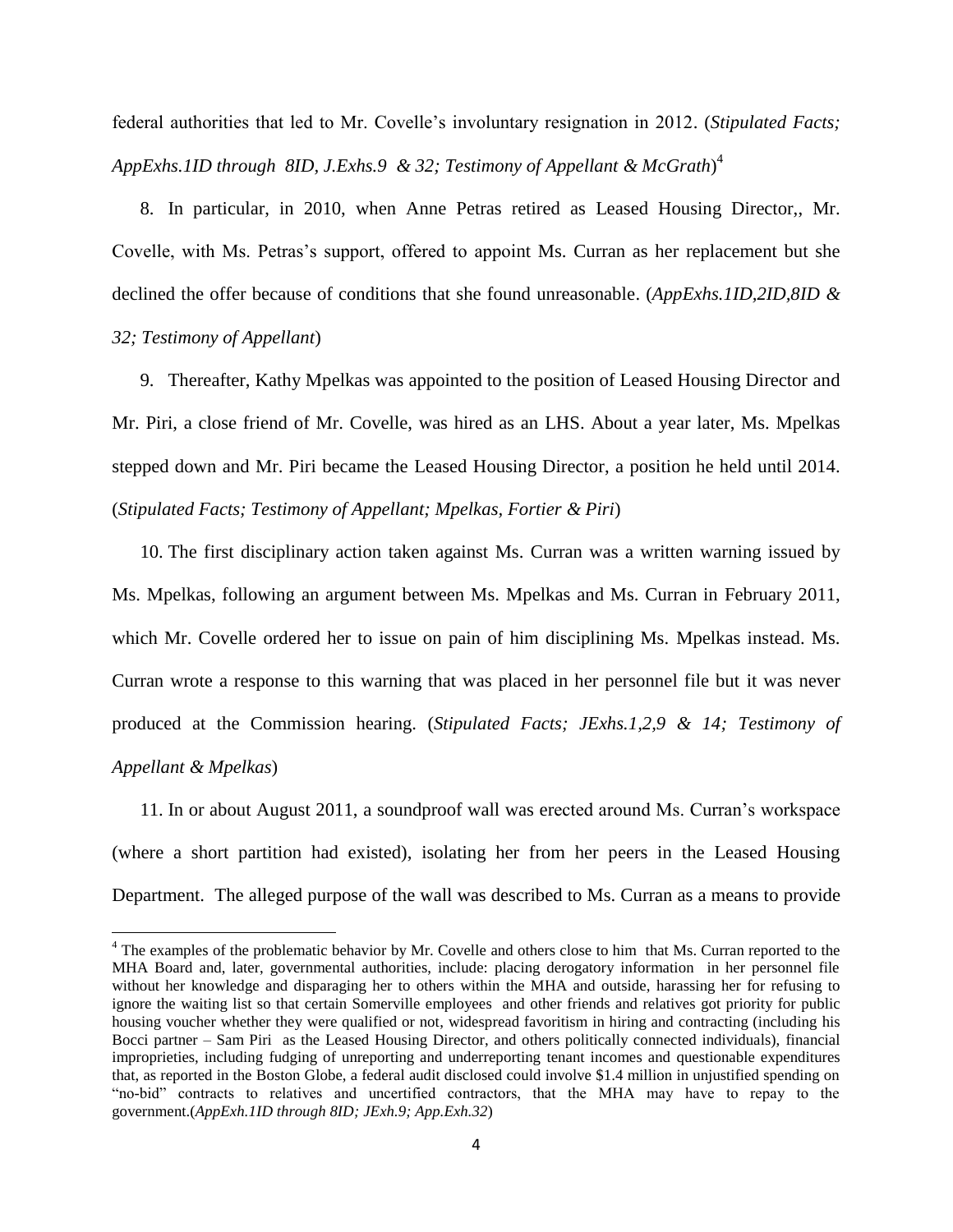a private space for her to meet with applicants. Initially, Ms. Curran reluctantly assented to construction of the wall, after being assured it could be removed "in an hour" whenever she wanted. As it turned out, the enclosed space impeded ventilation and was so small as to be unsuitable for applicant meetings. (*JExhs.16,20 & 21; AppExh.28; AppPHExh.37; Testimony of Appellant & McGrath*)

12. In July 2012, shortly after Mr. Covelle's departure, Ms. Curran met with Interim Director Michael Pacios and Mr. Piri and asked to have the wall removed, noting that the enclosure around her desk had not served the intended purpose. Mr. Pacios rejected the request, stating in an e-mail that he did not have any maintenance men available to remove the wall and that "the wall is not a priority and should be dealt with by the next administration." (*JExhs.18, 20 & 21; Testimony of Appellant*)

13. During Mr. Covelle's tenure, Ms. Curran also received two additional one-day suspensions in March 2012, apparently precipitated by a complaint from Sam Piri at the end of Mr. Covelle's tenure, and one five-day suspension and "final warning" in March 2013, issued by MHA's Director of Finance (who served as interim Executive Director after Mr. Covelle's departure). Ms. Curran received no notice of any right of appeal and took no appeal from these suspensions. (*Stipulated Facts; JExhs.1,9,14 & 34; Testimony of Appellant, Coddington & Piri*).<sup>5</sup>

14. Later that month (March 2013), John Coddington, then Executive Director at Everett Housing Authority became the new MHA Executive Director. (*Testimony of Coddington*)

 $<sup>5</sup>$  Ms. Curran contended that the 2012 disciplines involved disputes about the propriety of declining to reinstate an</sup> applicant whom she believed had been removed properly from the waiting list and a complaint by a public housing tenant whom Ms. Curran had been investigating for unreported income. The 2013 suspension involved a complaint by Mr. Piri and Barbara Vivian (another acquaintance hired by Mr. Covelle) about Ms. Curran's alleged rude treatment of an MHA client whom she found had been acting irrationally. (*JExh..9 & AppExh..34; Testimony of Appellant*)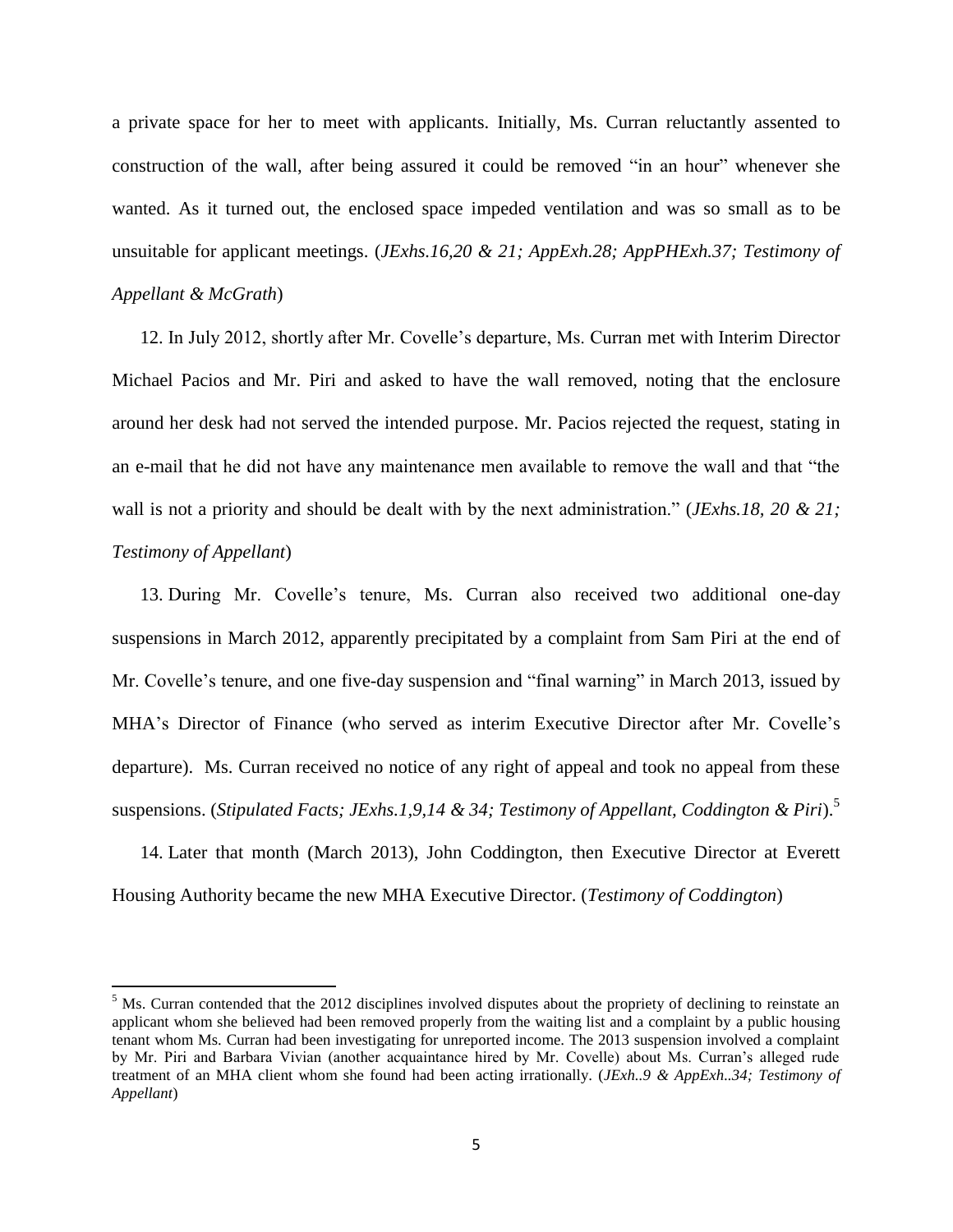15. In March 2014, Mr. Piri complained that Ms. Curran had failed to comply with his request that she run a so-called "HAPPY" (a program that computes income and rental subsidy figures) on a prospective tenant. Ms. Curran said the applicant's voucher had expired and she was not comfortable running the report because she did not have the information needed to generate the report, without which inputs the report would not be accurate. She also noted that she was assigned additional duties with some priority, including interviewing several fire victims. Mr. Coddington sided with Mr. Piri, contending that Ms. Curran could have plugged in estimated numbers and given him her "best guess". He imposed a five day suspension and, noting her prior discipline, stated it was another "final warning". Ms. Curran received no notice of her right to appeal the discipline and took no appeal. (*Stipulated Facts*; *JExhs. 3, 9, 14, 19 & 35; Testimony of Appellant, Coddington & Piri*)

16. In January 2015, Ms. Curran complained to Kathy Fortier<sup>6</sup> that she had been working extra hours "for free" to get critical work done, but "will not continue to stay uncompensated going forward, I am sorry." She followed up this complaint with an inquiry to the U.S. Department of Labor and provided Ms. Fortier with the response she received. She was informed that she should be able to complete her work within the regular work week, but MHA did subsequently authorize up to 5 hours overtime per week over the standard 35 hour work week. (*AppExhs.11ID & 13ID; Testimony of Appellant & Moglia*)

17. In July 2015, Ms. Curran gave public testimony to the Massachusetts General Court (which she repeated in April 2017) concerning proposed legislation addressing "constructive discharge" in the form of workplace bullying, mobbing and harassment. (*AppPHExh.37; Testimony of Appellant*)

<sup>&</sup>lt;sup>6</sup> Sam Piri resigned as Leased Housing Director in October 2014 and resumed his position as an LHS. He was replaced by Ms. Fortier who served as Director until September 2016. (*Testimony of Fortier & Piri*)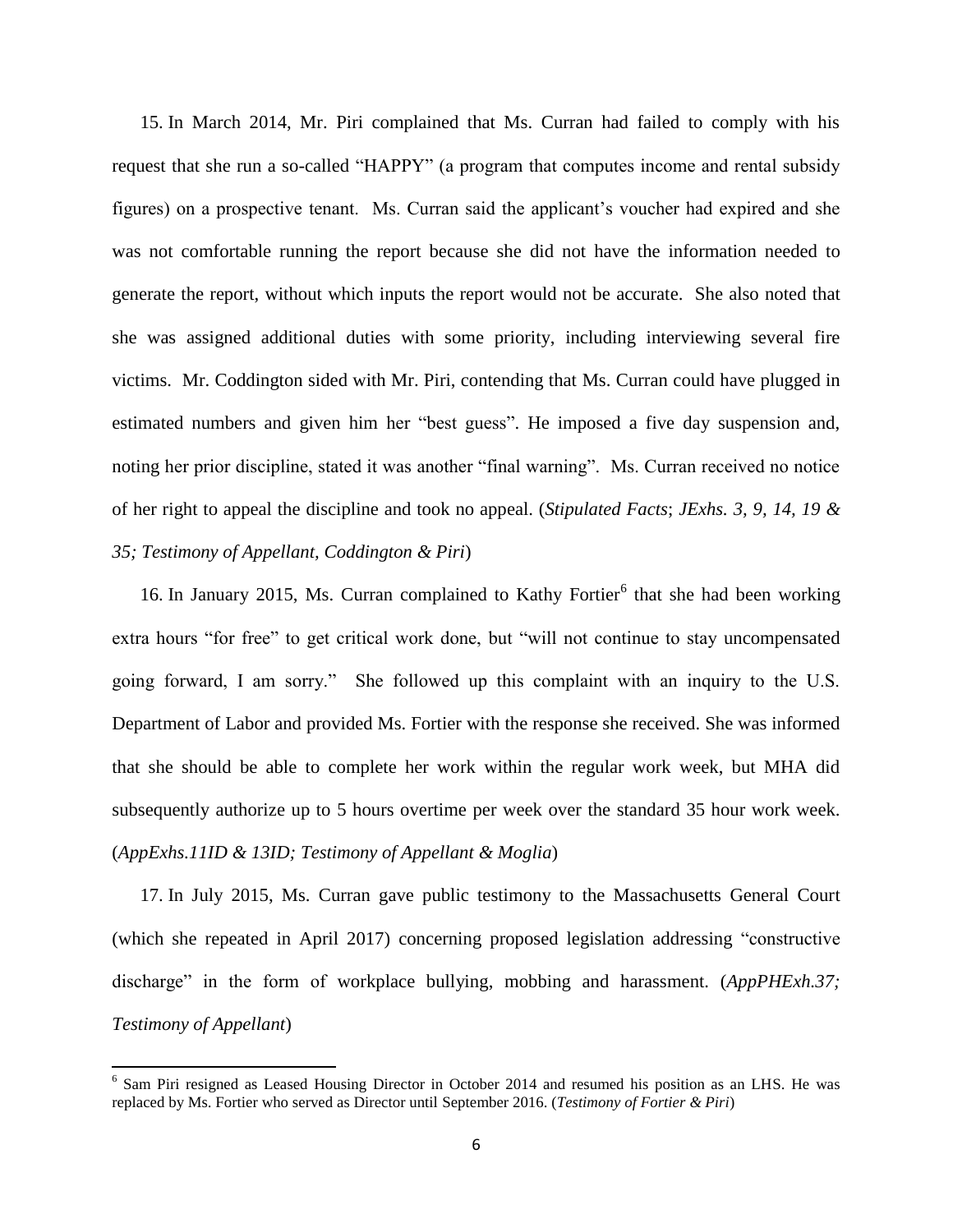18. On February 10, 2016, Mr. Coddington issued a third "final warning" to Ms. Curran, citing two incidents: (a) the first incident occurred on or about December 22, 2015 when Ms. Currran walked out of a meeting with Ms. Fortier and went home sick, which Mr. Coddington characterized as "insubordination"<sup>7</sup>; (b) the second incident occurred on or about January 14, 2016, and concerned a tenant who complained about Ms. Curran after she confronted him with evidence that she believed indicated he had unreported/underreported his income).<sup>8</sup> Mr. Coddington, again, noted her prior disciplinary record, stating that "I have decided to once again forego a harsh disciplinary sanction" and give her "one last chance to contribute to the mission of this Authority." (*Stipulated Facts; JExhs.4 & 9; Testimony of Appellant, Fortier & Coddington*)

19. Ms. Curran did make a written complaint to MHA's "Director of Human Resources (Unknown)" following the February 16, 2016 warning letter, but got no response. No evidence was produced to indicate that anyone at MHA investigated this complaint.. (*JExhs.9 & 12; AppExh.14; Testimony of Appellant*)

20. In August 2016, the MHA conducted an anonymous "Employee Satisfaction Survey", which four members of the Leased Housing Department completed.

• Three of the four responding employees provided very positive opinions about their job, their supervisor and their peers, including, in particular, checking off "Strongly Agree" or "Agree" to statements in the survey such as: "MHA staff has positive professional relationships", "Overall, I am satisfied with my job", "There is good cooperation between

 $\overline{a}$ 

 $<sup>7</sup>$  Ms. Curran believed that the 2015 dispute with Ms. Fortier followed Ms. Curran's earlier reporting of what she</sup> believed was neglect of duty and fraudulent behavior by another (contract) employee. (*AppExh.14; JExh.36ID; Testimony of Appellant*)

<sup>8</sup> According to Ms. Curran, the 2016 incident was the second such confrontation with this tenant. In the prior confrontation, Ms. Curran sought out her supervisor (Ms. Fortier) who intervened, diffused the situation and obtained an apology from the tenant. Ms. Curran claimed that she similarly sought out Mr. Coddington's assistance in 2016, but he did not respond to her request for help and, in fact, treated her disrespectfully. (*JExh.9;AppExh.14; Testimony of Appellant*)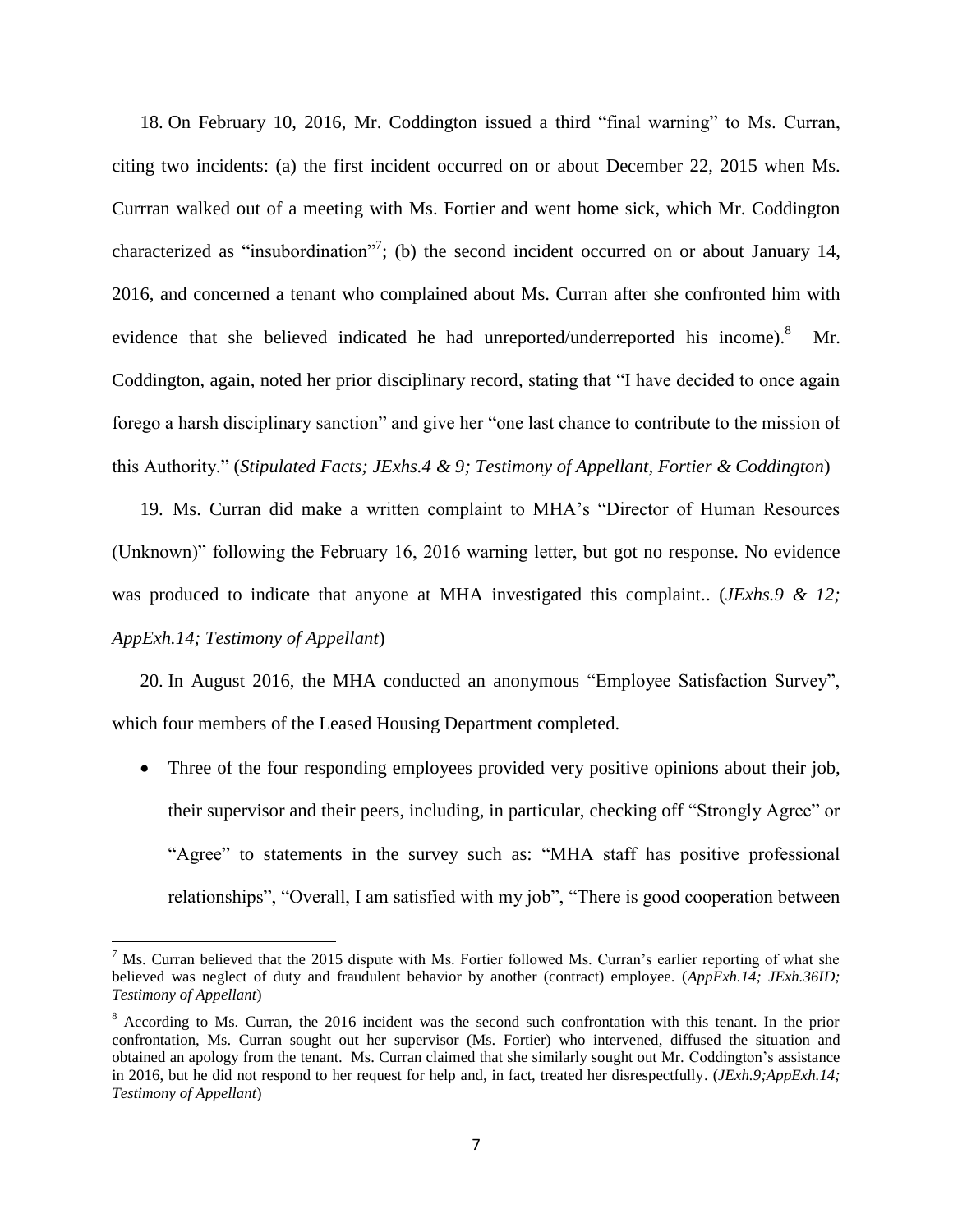my work group and other work groups", "Overall I think management is doing a good job" and "I will probably be working for MHA three years from now."

 Only one survey response was "Neutral" about overall job satisfaction, professional relations at MHA, and whether the employee thought they would be working at MHA for three more years; and "Disagreed" or "Strongly Disagreed" with more than two dozen of the survey statements, including whether management was doing a good job.

## (*AppExh.16; Testimony of Appellant*)

#### Ann Marie Moglia Is Hired as Leased Housing Director

21. In the summer of 2016, Ms. Fortier was promoted to Assistant Executive Director. In September 2016, Ann Marie Moglia, who had over twenty years' experience with the Methuen Housing Authority, was hired as the MHA Leased Housing Director. (*Testimony of Moglia*)

22. Ms. Moglia came to the MHA with specific ideas about how a Leased Housing Department should be run. In particular, soon after she arrived, she changed the prior practice and directed that overtime, which had been routinely allowed, would be curtailed and would need justification and prior authorization by her, stating that the LHSs at MHA handled a smaller workload compared to what she was familiar with and she saw no reason why the staff could not get their work done during regular working hours. She also implemented changes in forms and procedures. (*See AppExhs.22 through 24; Testimony of Appellant &Moglia*)

23. Ms. Curran was critical of the changes in the procedures Ms. Moglia had introduced and a purported lack of consideration given to her in particular [Curran] about how to implement them properly. Ms. Curran has also made her views known at staff meetings. As a result of these circumstances, Ms. Moglia's initial positive impressions of Ms. Curran soon soured. (*JExh.15; AppExhs.15,18,19 & 24; Testimony of Appellant & Moglia*)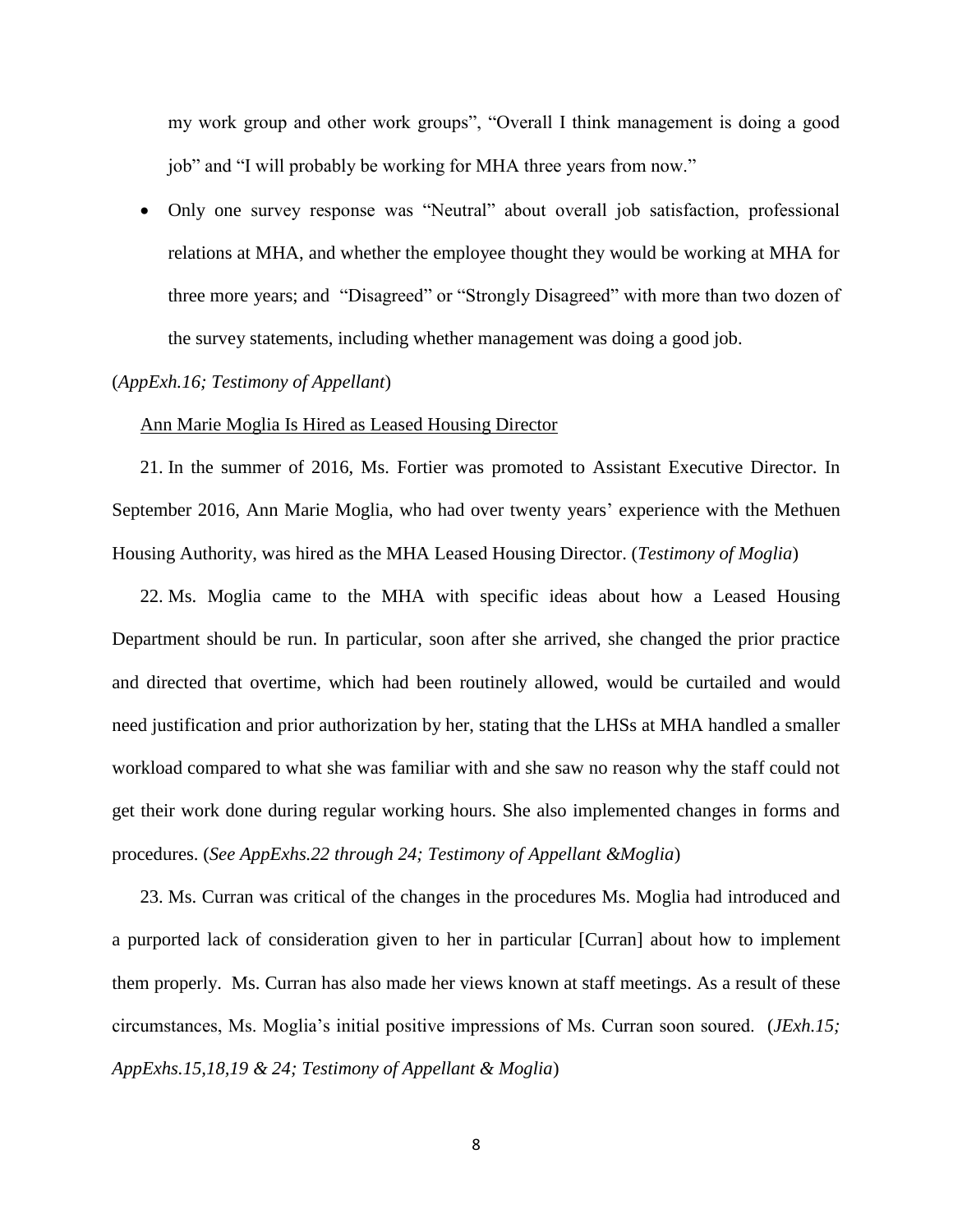24. Ms. Curran also protested that her workload was, in fact, more than she could handle. This issue came to a head after she worked past her regular quitting time of 4:30 on November 22, 2016 (until 5:02) and on November 28 (until 5:01), without obtaining prior authorization. She did not claim or expect to be paid overtime for staying late. On November 30, 2016, Ms. Moglia issued her a written warning for violating MHA overtime rules. (*Stipulated Facts; JExh. 5 & 15; App.Exhs.18, 20, 23 & 24; Testimony of Appellant & Moglia*)

## The Events Leading To The Termination of Ms. Curran's Employment

25. In September 2016, John Coddington announced that he was not seeking to renew his employment contract and would be leaving MHA in March 2017. (*Testimony of Coddington*)

26. In October 2016, Delores Ross -- who had been Mr. Coddington's administrative assistant at the Everett Housing Authority and whom he recruited to the MHA in 2015 to become an LHC with an increase in pay – announced that she would be leaving MHA and returning to the Everett Housing Authority. (*JExh.23; Testimony of Appellant, Coddington & Ross*)

27. At her exit interview on November 16, 2016, Ms. Ross told Ms. Moglia that she was leaving MHA because of Ms. Curran whom she described as mentally ill, "sometimes on meds" and "you never knew what she's going to be like". She described one incident in September 2016, when Ms. Curran had allegedly told her something to the effect: "You know I wouldn't intentionally hurt you", which she said she considered a threat and became fearful she would be attacked in the parking lot. <sup>9</sup> She said she heard that seven people (whose names she could not identify) left MHA because of Ms. Curran. (*JExhs.6 &.8; Testimony of Moglia & Ross*)

<sup>&</sup>lt;sup>9</sup> Ms. Ross testified that she got along well with Ms. Curran for the first six months of her employment. The referenced September 2016 remark came after Ms. Curran had mentioned in a meeting with Ms. Fortier and Ms. Ross that Ms. Ross had once confided that she had been "bullied" in her prior job. The statement was made by Ms. Curran as after that meeting in the nature of an apology for breaking Ms. Ross's confidence. Ms. Fortier and Mr. Coddington both knew about the September 2016 remark but it was never known as or considered a threat and no action was taken about it at the time. For these and other reasons, I do not find Ms. Ross's alleged fear of Ms. Curran credible. (*JExh.6; Testimony of Appellant, Ross, Fortier & Coddington*)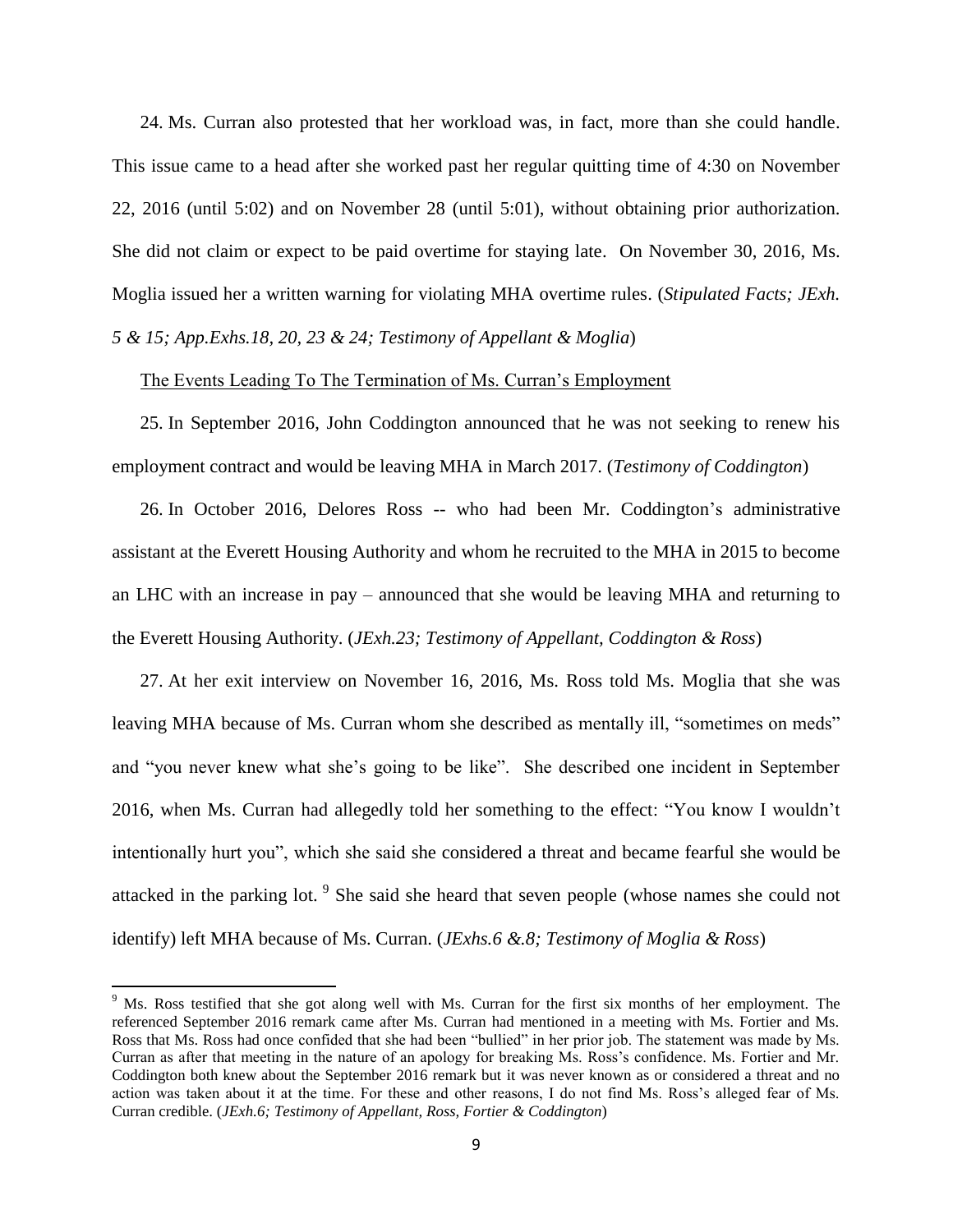28. Ms. Ross also provided other reasons that explained her decision to leave including: (a) disliking MHA because she found the applicants "difficult", the closing process was "complicated", she was unfamiliar with the computer system, and her supervisor was "busy" and "wasn't always available"; and (b) had she known that she would be working in close quarters in a basement and realized how difficult the "tenant selection" process was, she "may not have accepted [the] position." Ms. Ross had also made this discomfort with her job known to others prior to her resignation. (*JExhs.6, 8, 9, 15 &18; AppExh.20: Testimony of Appellant, Ross & Fortier*)

29. On November 28, 2016 (two days before issuing the overtime discipline warning), Ms. Moglia and Ms. Fortier met with Ms. Curran. The meeting covered Ms. Ross's recent exit interview, including the claim that Ms. Ross's fear of Ms. Curran was the principal reason she gave for her decision to resign and, in particular, that Ms. Ross said she felt threatened by being told by Ms. Curran that she would never intentionally hurt Ms. Ross. The meeting also covered an ongoing issue involving Ms. Curran's concerns that she continued to be harassed by other staff ("the Covelle crowd" as Ms. Curran sometimes called them, among whom she counted current MHA employees Sam Piri and Barbara Vivian) with particular focus on a then pending tenant hearing decision in Ms. Curran's "work cue [sic]" that she believed was being unduly delayed. Finally, Ms. Curran was asked about whether she was using MHA time and equipment to record her daily exchanges with other employees. (*JExs.6,9,10 & 15; AppExhs.20, 25 & 28; Testimony of Appellant, Fortier & Moglia*)

30. Ms. Curran was given the opportunity to respond to the allegations made by Ms. Ross. She acknowledged the accuracy of the September 2016 remark to Ms. Ross, but explained that the context was in the nature of an apology, not a threat. Ms. Curran explained that she was only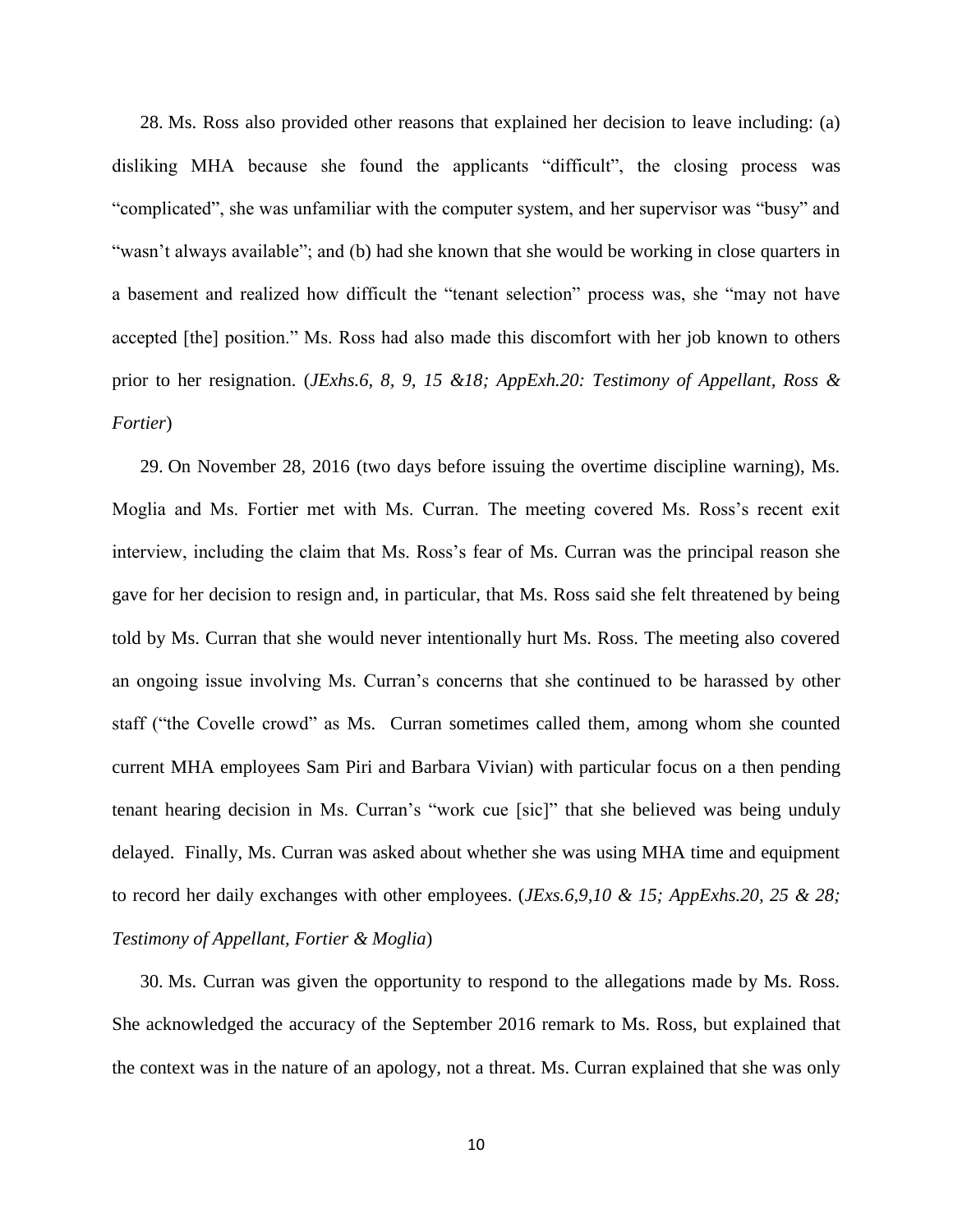making notes in a personal diary, and did not do so on MHA time. She provided examples of how she believed Ms. Fortier and Ms. Moglia had not been supportive. Ms. Curran also said she felt put on the spot and found it difficult to respond to questions without prior notice. The meeting concluded with Ms. Curran's agreement to follow-up with Ms. Moglia on the tenant hearing issue, which she did by Memo on November 30, 2016. Ms. Curran was not informed at the November 28, 2016 meeting that MHA was taking or contemplating any specific disciplinary action at that time. (*JExhs.9,15; App.Exhs.15,20; Testimony of Appellant*)

31. On December 9, 2016, Ms. Curran was called into another meeting and provided a copy of a Memorandum dated December 8, 2016 drafted by Ms. Fortier entitled: "Memorialize Meeting and Summary/Results – Meeting Date 11/28/2016". After setting forth Ms. Fortier's version of the substance of the meeting, she concluded:

In concluding our meeting, I conveyed to you that I expect you to never again engage in any conduct or activity that could be construed as direct threats, or veiled threats. You and all employees are responsible for ensuring a friendly work environment. This includes practicing self-awareness with your tone and the language you choose to address your colleagues, tenants and landlords. There are absolutely no excuses or exceptions to this performance expectation.

Additionally, I have reviewed your personnel record and the disciplinary history set forth  $below<sup>10</sup>$ 

Based on the current facts and your disciplinary record, your employment with the MHA should be terminated. Nevertheless, I have recommended to the Executive Director that you receive one "LAST CHANCE" to remain employed with the MHA.

(*Stipulated Facts; J.Exh.6; Testimony of Fortier*)

32. Ms. Curran requested an opportunity to review Ms. Fortier's Memorandum and to provide a written response, which she did by Memorandum dated December 12, 2016, to which was attached a six-page single-spaced paragraph-by-paragraph rebuttal. She vigorously disputed

 $\overline{\phantom{a}}$ <sup>10</sup> The Memorandum cites discipline dated  $1/4/2011$ ,  $3/3/2012$ ,  $2/22/2013$ ,  $4/1/2014$  and  $2/10/2016$ . It did not mention the 11/30/2016 "final warning" delivered in the interim between the November 28, 2016 and December 9, 2016 meetings. (*JExh.6; Testimony of Appellant & Fortier*)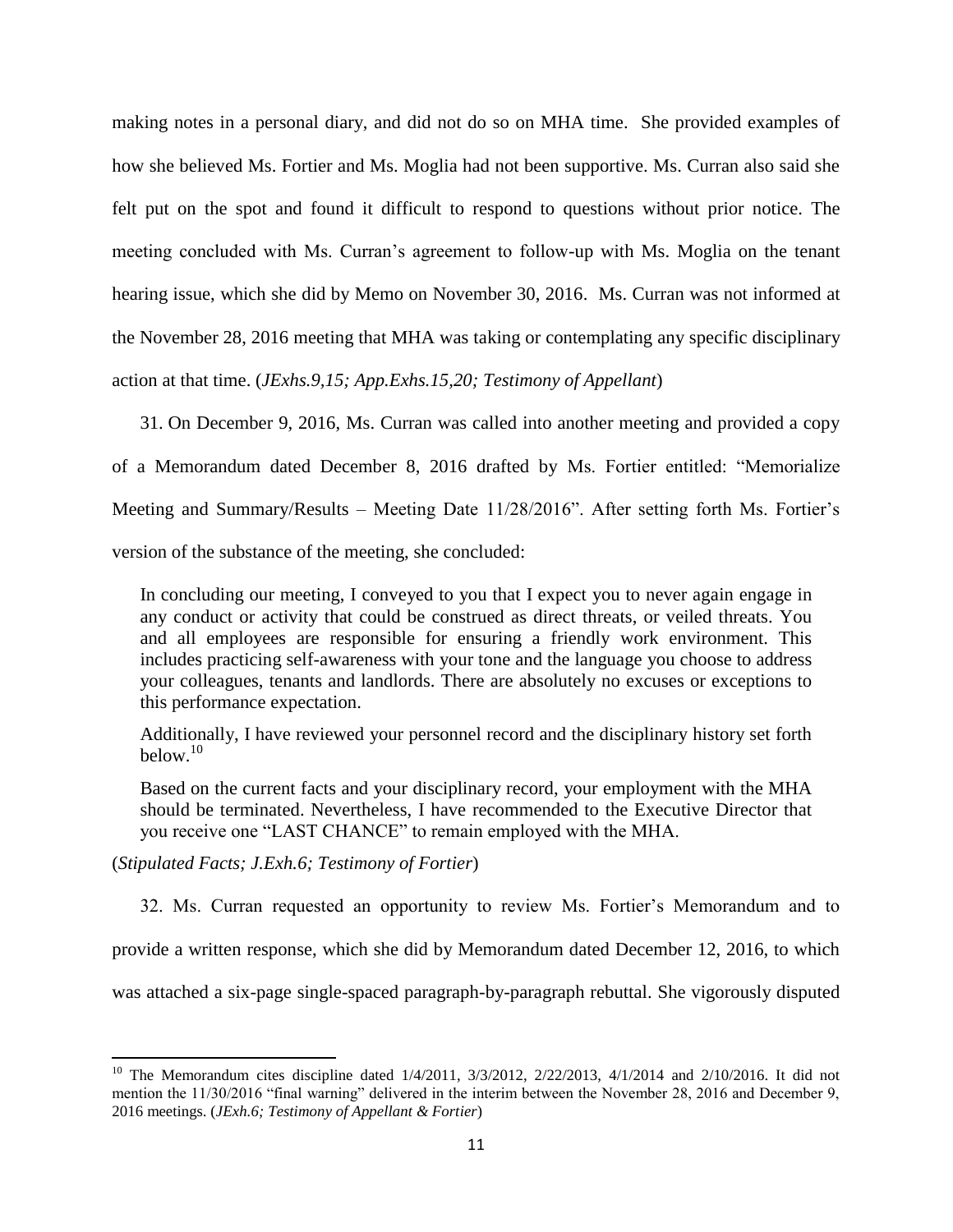a substantial number of Ms. Fortier's characterizations of what transpired at the November 28, 2016 meeting as inaccurate, incomplete or taken out of context. For example:

- In response to the allegation that Ms. Ross heard Ms. Curran "typing immediately after the close [of a tenant's case], Ms. Curran stated she used pens to write her personal notes and suggested the typing Ms. Ross heard probably was creating an email to her supervisor about the "close".
- Ms. Curran specifically acknowledged that she would heed Ms. Fortier's "advice not to use compensated time or MHA resources for personal use".
- Ms. Curran's rebuttal took specific issue with the contention that Ms. Ross was leaving because Ms. Curran made her "walk on egg shells", except that Ms. Curran identified with that condition as she feels the same way. Ms. Curran defended in specific terms the substance and context of the alleged offending colloquy with Ms. Ross as benign and pointed to occasions when Ms. Ross had lost her temper in Ms. Fortier's presence.

# (*JExh.6 & 15; AppExh.20; Testimony of Appellant*)

32. In addition, although no mention of the subject had been made in the November 28, 2016 meeting or the December 8, 2016 Memorandum, Ms. Curran's rebuttal anticipated that, Kathy Rolli, another recently hired LHC, who had also recently announced her resignation, would blame Ms. Curran for her decision to quit as well. (*JExhs.6 & 15; AppExh.20*)

33. Ms. Rolli came to work at MHA as a LHS in August 2015, from the Reading Housing Authority, where she had been the Assistant Director, a position that she left due to budget cuts. She testified that the job of LHS was "not what she was expecting." She interviewed for the job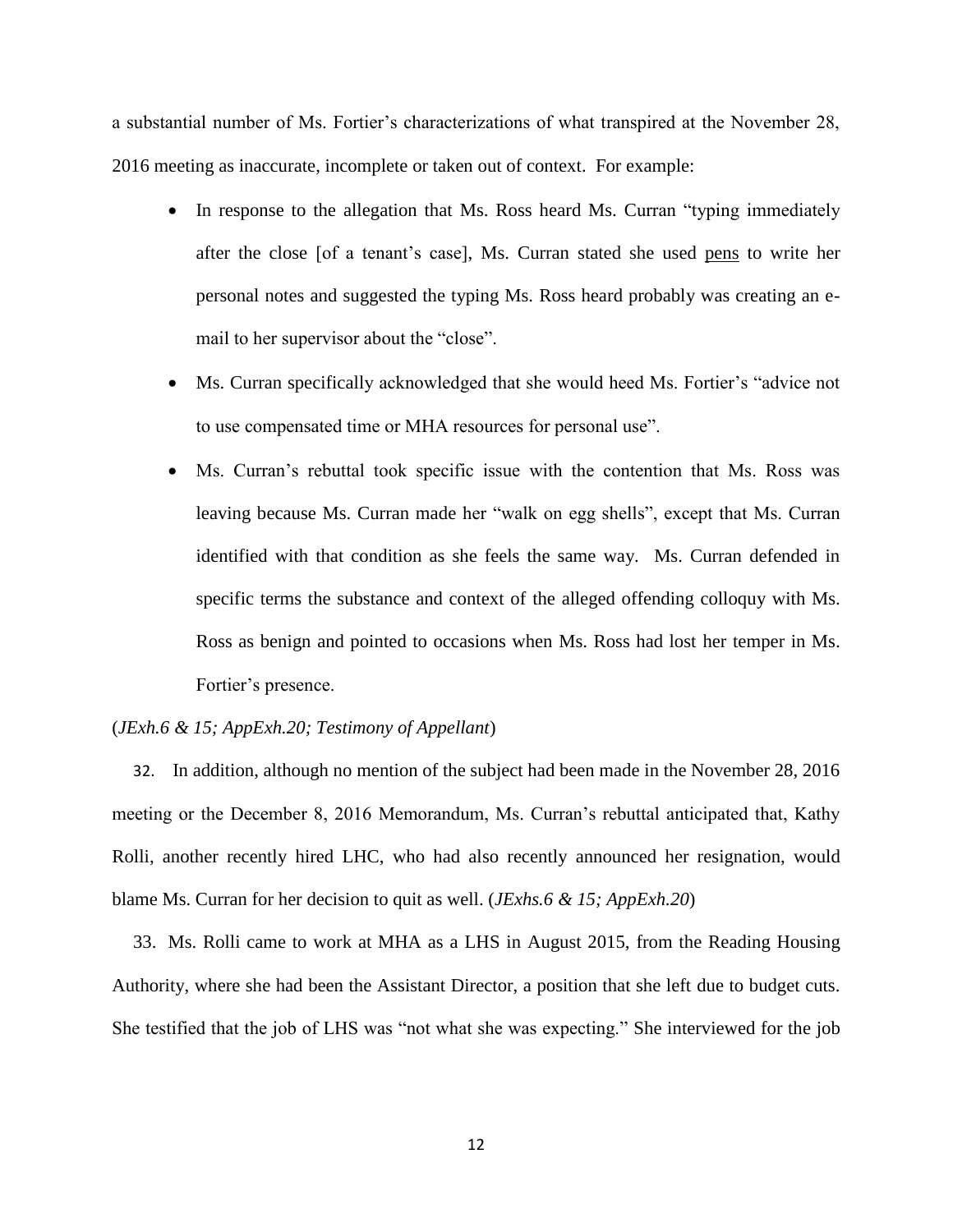of Leased Housing Director that opened up in the summer of 2016 for which Ms. Moglia was selected in September 2016. (*Testimony of Rolli & Coddington*)

34. On January 14, 2016, Ms. Curran wrote to Mr. Coddington to memorialize an incident in which she had asked for his help with an unruly tenant, when others declined to intervene and a meeting the next day with Mr. Coddington during which she said he took away her pen as she was taking notes. (*AppExh.28; Testimony of Appellant, Coddington and Fortier*)

35. In September 2016, Ms. Rolli and Ms. Curran had a confrontation in which Ms. Curran complained that Ms. Rolli was not treating tenants with proper respect, allegedly harassing some elderly and disabled clients, as well as possibly wrongfully terminating some clients. Ms. Rolli counter-complained that Ms. Curran's complaints were unfounded. After speaking to both parties, Ms. Fortier found neither party at fault and took no further action. (*JExh.6,9,10,15; AppExh.20 & 28; Testimony of Appellant, Fortier & Rolli*) 11

36. On December 12, 2016 (the day Ms. Curran submitted her rebuttal Memorandum to Ms. Fortier), Ms. Moglia conducted an exit interview with Ms. Rolli. Ms. Rolli stated that she was leaving MHA for a job with better pay and "better benefits (all-inclusive insurance and profit sharing)" with a previous private sector employer for whom she worked previously. Ms. Rolli stated that there was much she disliked about MHA, including unrecognized need for overtime pay (forced to leave "abruptly" at 4:30 and "feels she's being thrown out"), the "dirty gloomy environment, overcrowded, loud . . . difficult to concentrate. . . . Air quality poor – no windows – temperature is either hot/cold" and lack of "someone to respond to tenant requests". She also stated that she "doesn't ever want to deal with public housing again", citing specifically the "lack

 $\overline{a}$ 

 $11$  Ms. Curran acknowledged that she can be particularly "rough around the edges", but as a former public housing resident, she always strives to treat tenants with the dignity she believes they deserve and is quick to admonish anyone who she thinks is not doing so. Ms. Moglia testified that she found Ms. Curran "too friendly" with tenants although she never brought that up with Ms. Curran directly. (*AppExh.28; Testimony of Appellant & Moglia*)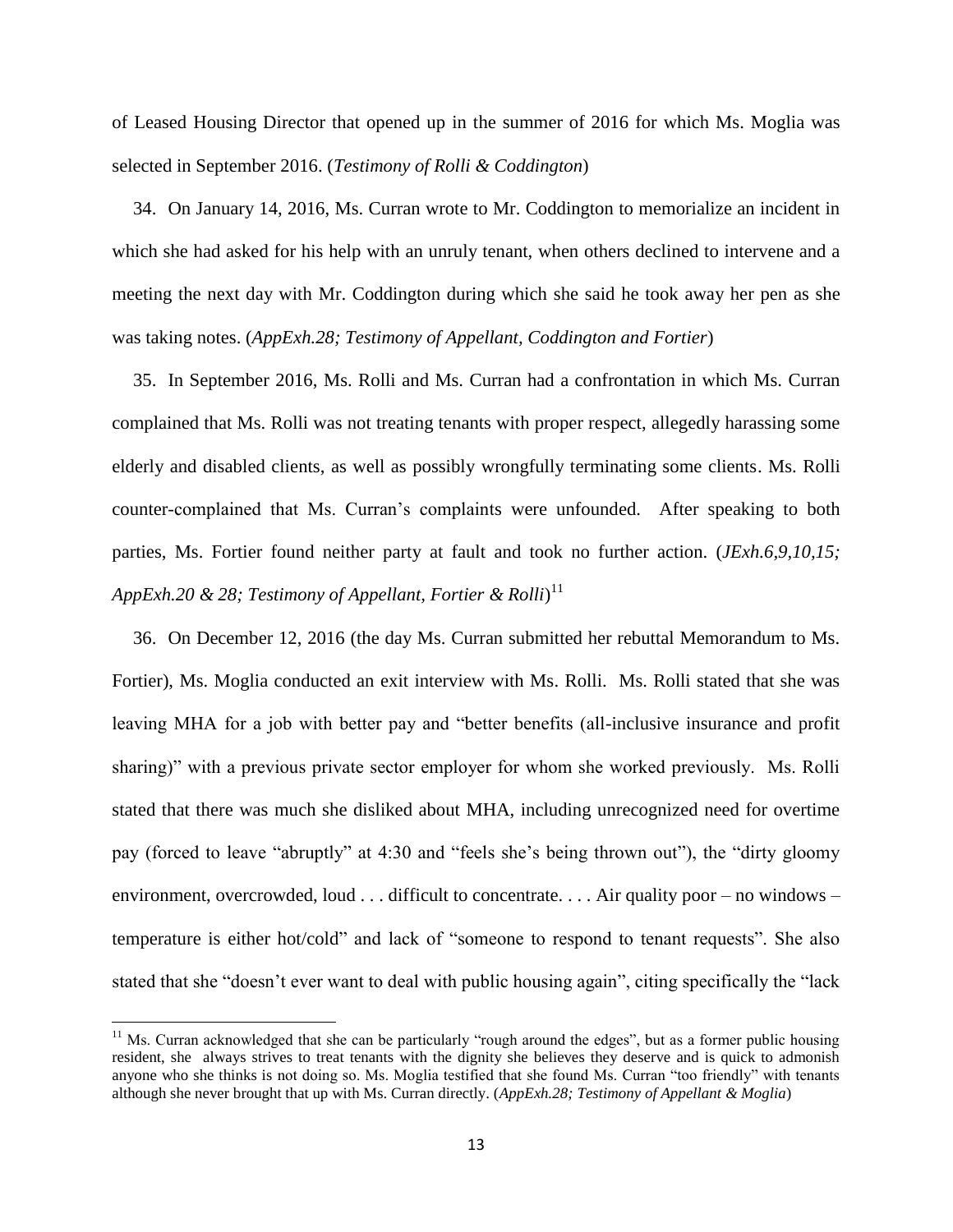of respect" from "demanding participants" and applicants who are "allowed to be disrespectful to MHA staff". (*JEx.7*)

37. The testimony at the Commission hearing from Lorraine McGrath a former MHA employee, corroborated the reasons stated above that Ms. Rolli was dissatisfied with her job. Ms. McGrath asked Ms. Rolli why she was leaving MHA and Ms. Rolli told her that it was because of the "dirty" work environment, she was not used to not having her own office and she didn't want to do public housing work anymore. She never mentioned Ms. Curran to Ms. McGrath as a reason for resigning. (*Testimony of McGrath*)

38. At her exit interview, however, Ms. Rolli claimed that she had decided to look for another job because Ms. Curran had been giving her a "hard time right at the beginning", calling Ms. Curran a "vicious and vile" person. Ms. Rolli claimed that she decided to leave MHA in September 2016 because of the verbal incident described above with Ms. Curran, which she claimed was the "final straw." (*J.Exh.7*)

39. At the Commission hearing, Ms. Rolli refused to disclose her current employer, asserting that she remained in fear of Ms. Curran and worried that Ms. Curran would show up at her current workplace to intimidate or harass her. (*Testimony of Ms. Rolli*) 12

40. On January 5, 2017, having no prior communication, verbal or written, in response to her rebuttal Memorandum, Mr. Coddington (with Ms. Fortier and Ms. Moglia present) delivered a letter to Ms. Curran that stated:

You are hereby placed on administrative leave with pay, effective immediately. The reasons for this action are as follows:

Your conduct caused a second employee (KR) to leave MHA employment.

 $\overline{\phantom{a}}$ 

 As noted in the disciplinary warning of December 8, 2016, you were given a final LAST CHANCE to reform your conduct.

 $12$  Ms. Rolli provided no additional evidence beyond the conclusory statements in her exit interview to show the basis for her continued "fear" of Ms. Curran.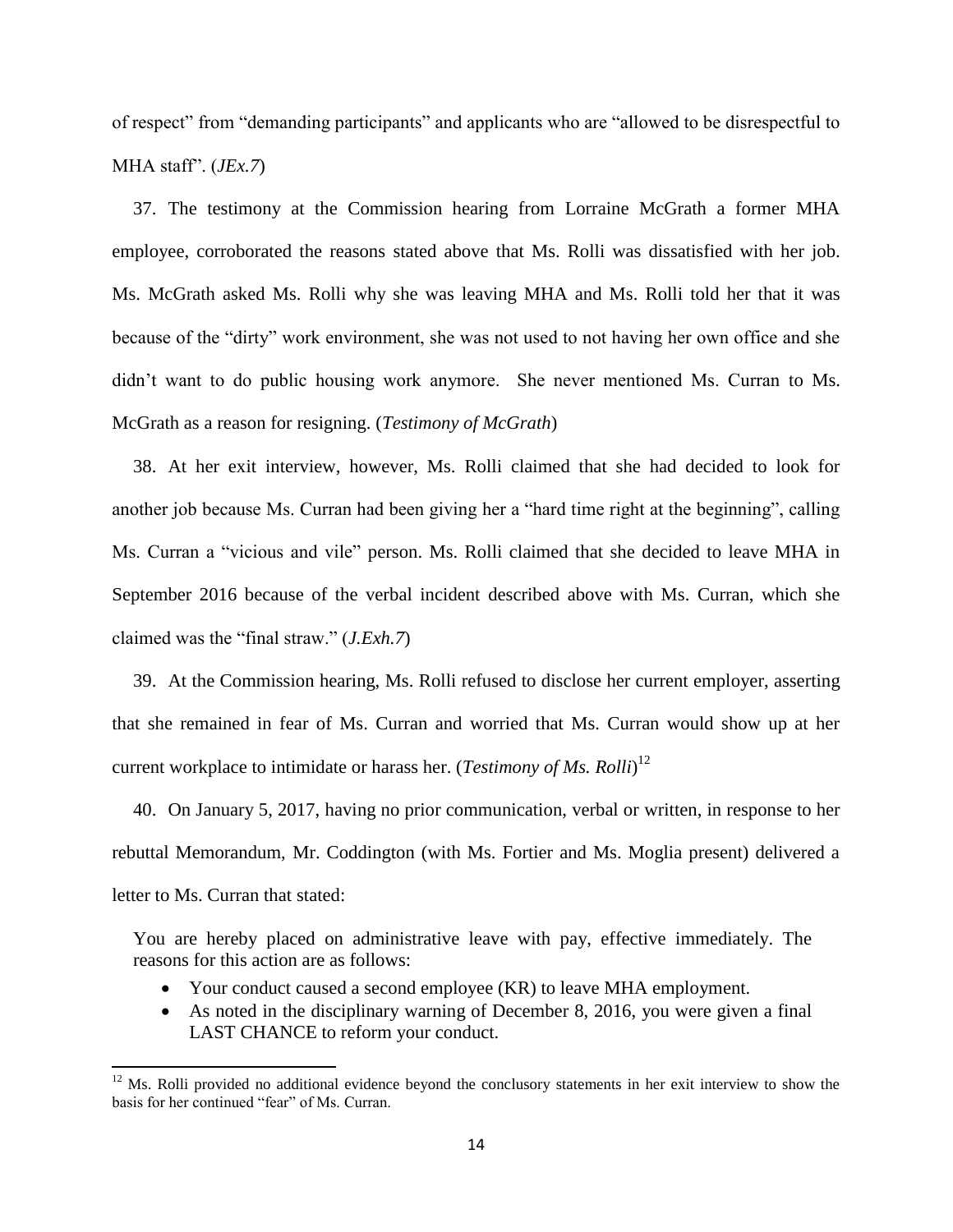Please be advised that the MHA Board of Commissioners will meet in an executive session regarding these issues and the possible termination of your employment on a date and at a time to be determined in the near future.

You will receive a notice regarding that executive session and your rights under the state Open Meeting Law. Until that meeting is scheduled, you are directed to remain away from the MHA office and its facilities.

(*Stipulated Facts; JExh.13: Testimony of Appellant, Coddington, Fortier & Moglia*)

41. At a meeting of the MHA Board on January 18, 2017, Ms. Curran submitted a written memorandum in support of her position that she was being wrongfully charged. She stated that she was under tremendous stress but would make herself available to answer questions at a later date. (*JExh.10; App.Exh.25; Testimony of Appellant & Coddington*)

42. The MHA Board designated Mr. Coddington as hearing officer to conduct an appointing authority hearing on Ms. Curran's contemplated termination, which was held on February 14, 2017. The MHA counsel submitted four exhibits (the charge letter, Ms. Curran's disciplinary record and the written notes of the two exit interviews). Ms. Curran appeared on her own behalf and submitted a written statement under the penalty of perjury as well as copies of the material provided at the MHA Board Hearing on January 18, 2017. No witnesses testified and no other evidence was introduced. (*Stipulated Facts; JExhs.1,9 & 11; Testimony of Appellant and Coddington*)

43. At Ms. Curran's request, Mr. Coddington left the record open for Ms. Curran to submit a written objection to the Board assigning Mr. Coddington as hearing officer rather than hold a hearing before the Board and to respond to the information contained in the two exit interviews which she had seen for the first time at the hearing on February 14, 2017. Ms. Curran submitted this post-hearing statement to Mr. Coddington on February 21, 2017. As to her objection, Ms. Curran contended that only a partial Board was present on January 18, 2017 and two of the three members were on the Board when Ms. Curran had reported to federal authorities the misconduct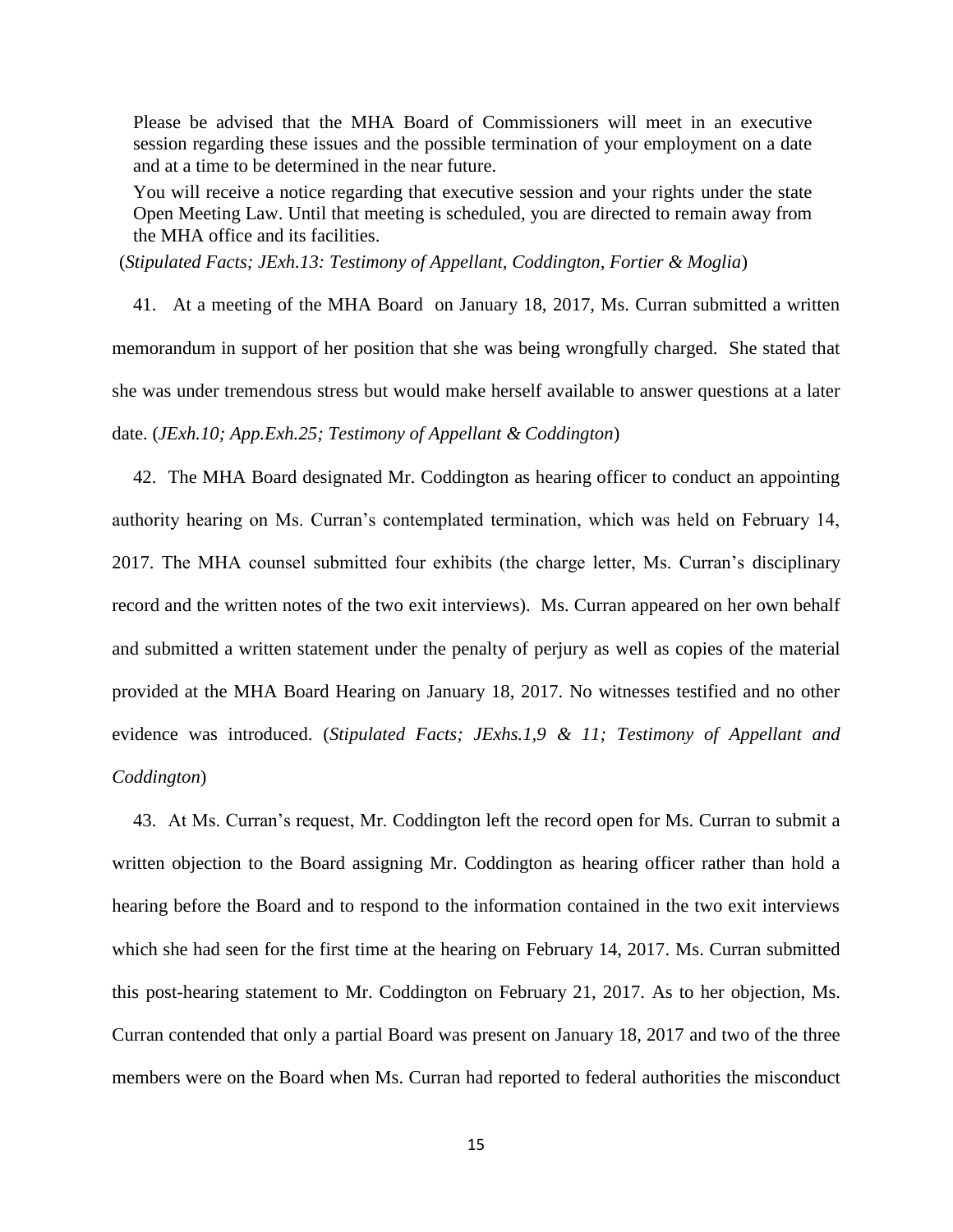that had been going on at the MHA. As to the written exit interview notes, Ms. Curran pointed to the coincidence that both employees resigned shortly after Ms. Moglia had stopped allowing overtime as well as the specific issues, unrelated to Ms. Curran, that they expressly described in those exit interviews. (*JExhs.11 & 14 [Curran letter dated February 20, 2017, attached]*)

44. On March 3, 2017, Mr. Coddington submitted his "Findings and Recommendations of Executive Director John Coddington Acting as Hearing Officer for the Medford Housing Authority Board of Commissioners." Mr. Coddington's findings were divided into two sections: "**Ms. Curran's Disciplinary Record**" and "**Conduct Resulting in Departure of Two Section 8 Employees**". The first section found that Ms. Curran had a "long and highly unsatisfactory disciplinary record", citing the exhibit containing the discipline Ms. Curran had received from 2011 through December 8, 2016. The second section found that the two employees had "expressly affirmed that Ms. Curran was the reason" each had left the MHA. Without identifying specific conduct or when it occurred, Mr. Coddington found that DR (Delores Ross) believed that Ms. Curran was "threatening and stalking" her, her conduct caused poor morale and the MHA would "continue to lose employees due to Ms. Curran." He also found that KR (Kathy Rolli) believed that Ms. Curran's "threatening" conduct (without specifying what the threats were or when they occurred) caused her to "fear for her safety" and that Ms. Curran "was a disturbance" and had "taken over" the workplace.

45. Mr. Coddington's findings included noting that Ms. Curran "denies that her workplace conduct resulted in the departure of the two employees"; "believes that she is the victim of workplace 'mobbing' stemming from her *alleged* activities with government agencies . . ." (*emphasis added*); "asserts that her personnel record has been altered to her detriment", and "specific employees of the [MHA] are retaliating against her." He found "no merit" to any of her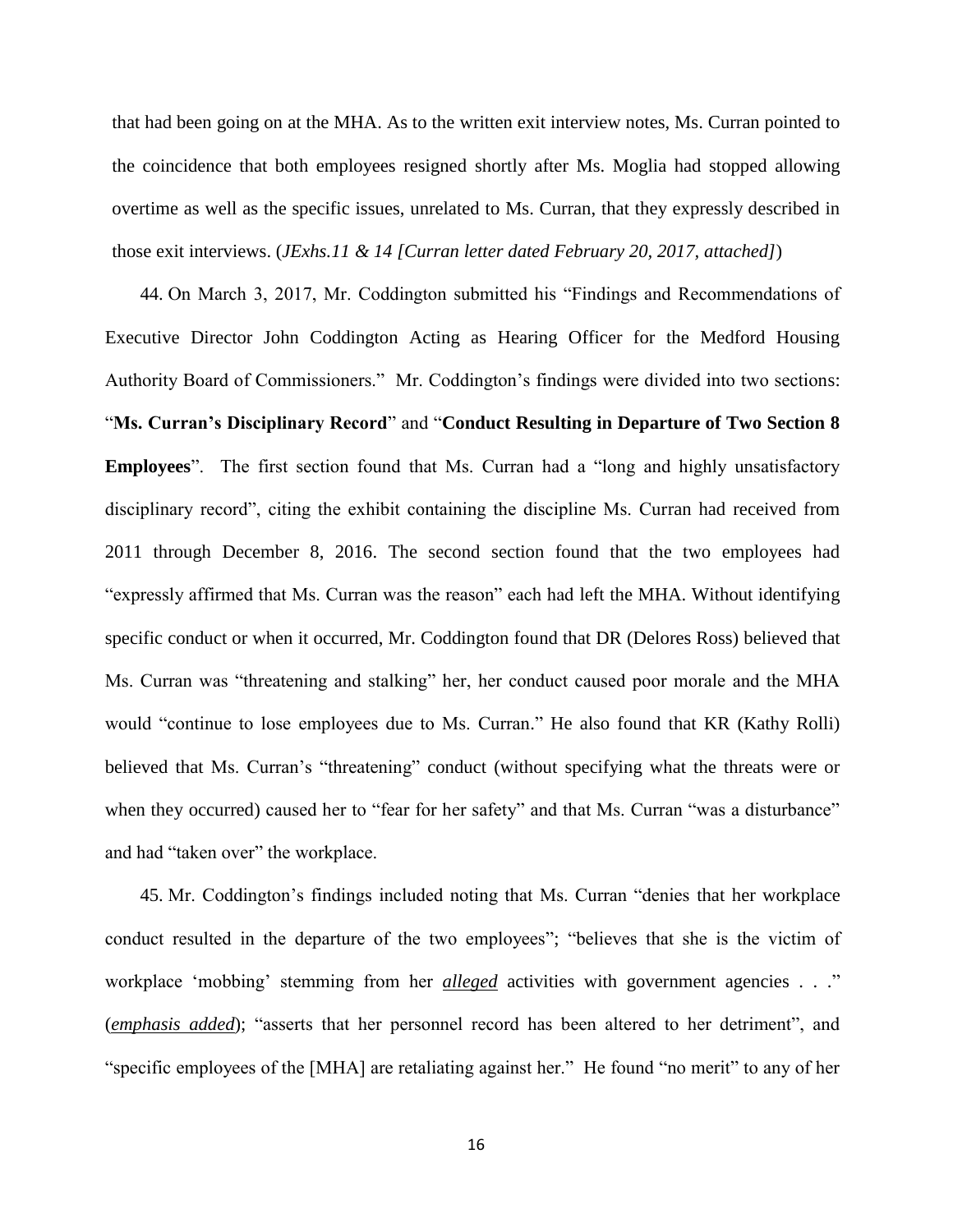contentions and, specifically found "no credible evidence" to support her claims of mobbing and retaliation. (J*Exh.14*)

46. At a MHA Board special executive session on March 8, 2017, the Board asked Mr. Coddington some questions about Ms. Curran's past disciplinary history and, in particular, about the warning for violating the overtime rules, heard from Ms. Curran briefly, and engaged in a colloquy about the procedures for appealing a decision to this Commission. Thereafter, without further deliberation, the Board voted 4-0 (one commissioner absent) "to accept the director's recommendation to discharge Ms. Curran by the end of the day – work day tomorrow." (*J.Exh.12*)

47. This appeal duly ensued. (*Claim of Appeal*)

## **APPLICABLE LAW**

 $\overline{a}$ 

A tenured housing authority employee (with at least five years' service) may be discharged only for "just cause" after due notice, hearing (which must occur prior to discipline if it involves a suspension of more than five days) and a written notice of decision that states "fully and specifically the reasons therefore." G.L.c.121A, §29; G.L.c.31, §41.<sup>13</sup> An employee aggrieved by that decision may appeal to the Commission, pursuant to G.L.c.31,§43, for de novo review by the Commission "for the purpose of finding the facts anew." Town of Falmouth v. Civil Service Comm'n, 447 Mass. 814, 823 (2006) and cases cited.

The Commission's role is to determine "whether the appointing authority has sustained its burden of proving that there was reasonable justification for the action taken by the appointing authority." City of Cambridge v. Civil Service Comm'n, 43 Mass.App.Ct. 300, 304, rev.den., 426 Mass. 1102 (1997). See also Police Dep't of Boston v. Collins, 48 Mass.App.Ct. 411,

<sup>&</sup>lt;sup>13</sup> Ms. Curran never received a "written notice of [its] decision" from the Board, the appointing authority, but the parties have treated the Board's "adoption" of Mr. Coddington's Findings and Recommendations as the equivalent of the required Section 41 written decision. This approach is problematic as the Civil Service Law clearly calls for the appointing authority to articulate in writing the reasons for its decision, but the Appellant does not press this irregularity and the Commission need not address it as a matter of procedure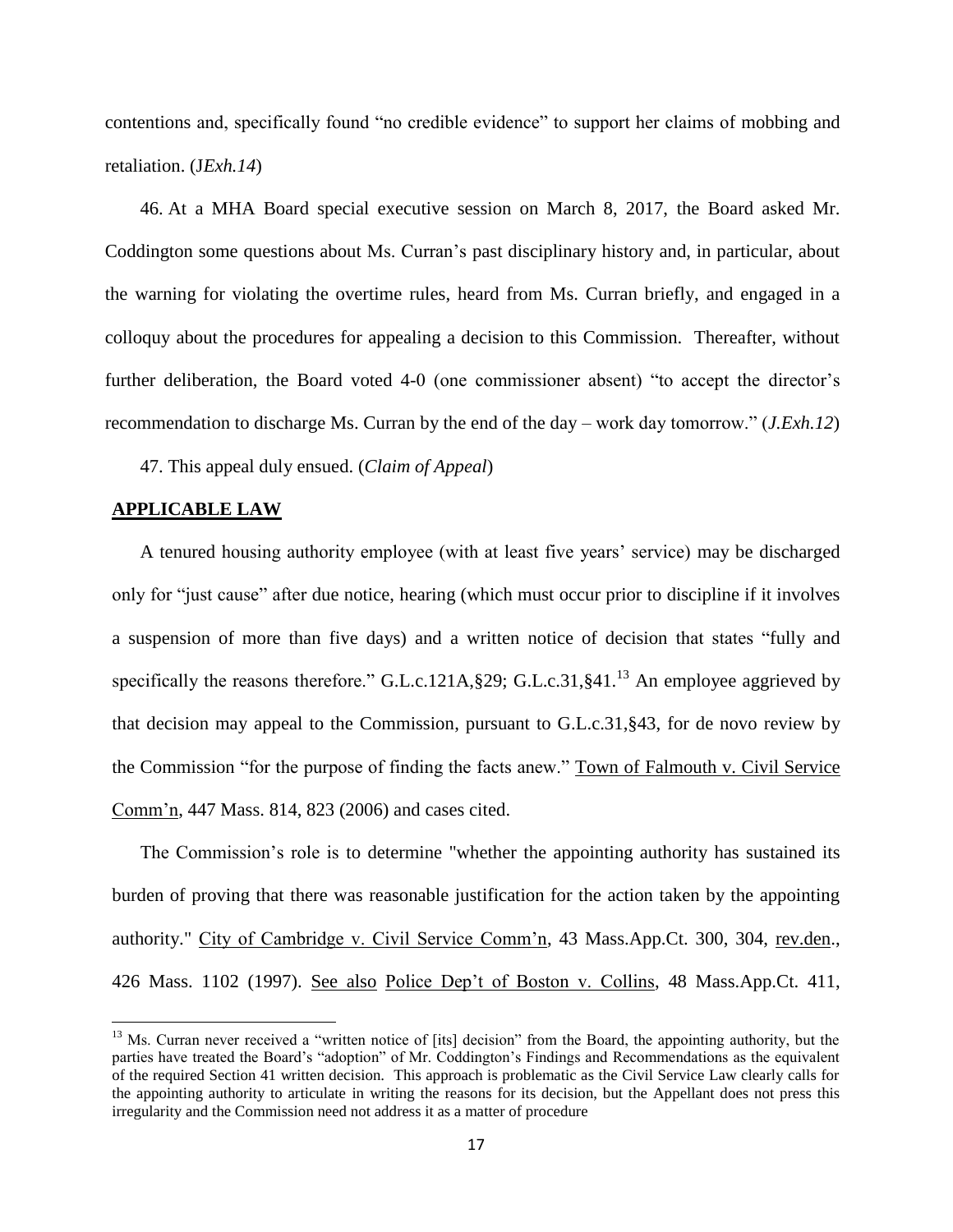rev.den., 726 N.E.2d 417 (2000); McIsaac v. Civil Service Comm'n, 38 Mass.App.Ct. 473, 477 (1995); Town of Watertown v. Arria, 16 Mass.App.Ct. 331, rev.den., 390 Mass. 1102 (1983).

An action is "justified" if it is "done upon adequate reasons sufficiently supported by credible evidence, when weighed by an unprejudiced mind; guided by common sense and by correct rules of law." Commissioners of Civil Service v. Municipal Ct., 359 Mass. 211, 214 (1971); City of Cambridge v. Civil Service Comm'n, 43 Mass.App.Ct. 300, 304, rev.den., 426 Mass. 1102 (1997); Selectmen of Wakefield v. Judge of First Dist. Ct., 262 Mass. 477, 482 (1928) The Commission determines justification for discipline by inquiring, "whether the employee has been guilty of substantial misconduct which adversely affects the public interest by impairing the efficiency of public service." School Comm. v. Civil Service Comm'n, 43 Mass.App.Ct. 486, 488, rev.den., 426 Mass. 1104 (1997); Murray v. Second Dist. Ct., 389 Mass. 508, 514 (1983)

The Commission is guided by "the principle of uniformity and the 'equitable treatment of similarly situated individuals' [both within and across different appointing authorities]" as well as the "underlying purpose of the civil service system 'to guard against political considerations, favoritism and bias in governmental employment decisions.' " Town of Falmouth v. Civil Service Comm'n, 447 Mass. 814, 823 (2006) and cases cited. It is also a basic tenet of "merit principles" which govern civil service law that discipline must be remedial, not punitive, designed to "correct inadequate performance" and "separating employees whose inadequate performance cannot be corrected." G.L. c.31,§1.

G.L.c.31, Section 43 also vests the Commission with "considerable discretion" to affirm, vacate or modify discipline but that discretion is "not without bounds" and requires sound explanation for doing so. See, e.g., Police Comm'r v. Civil Service Comm'n, 39 Mass.App.Ct. 594, 600 (1996) ("The power accorded to the commission to modify penalties must not be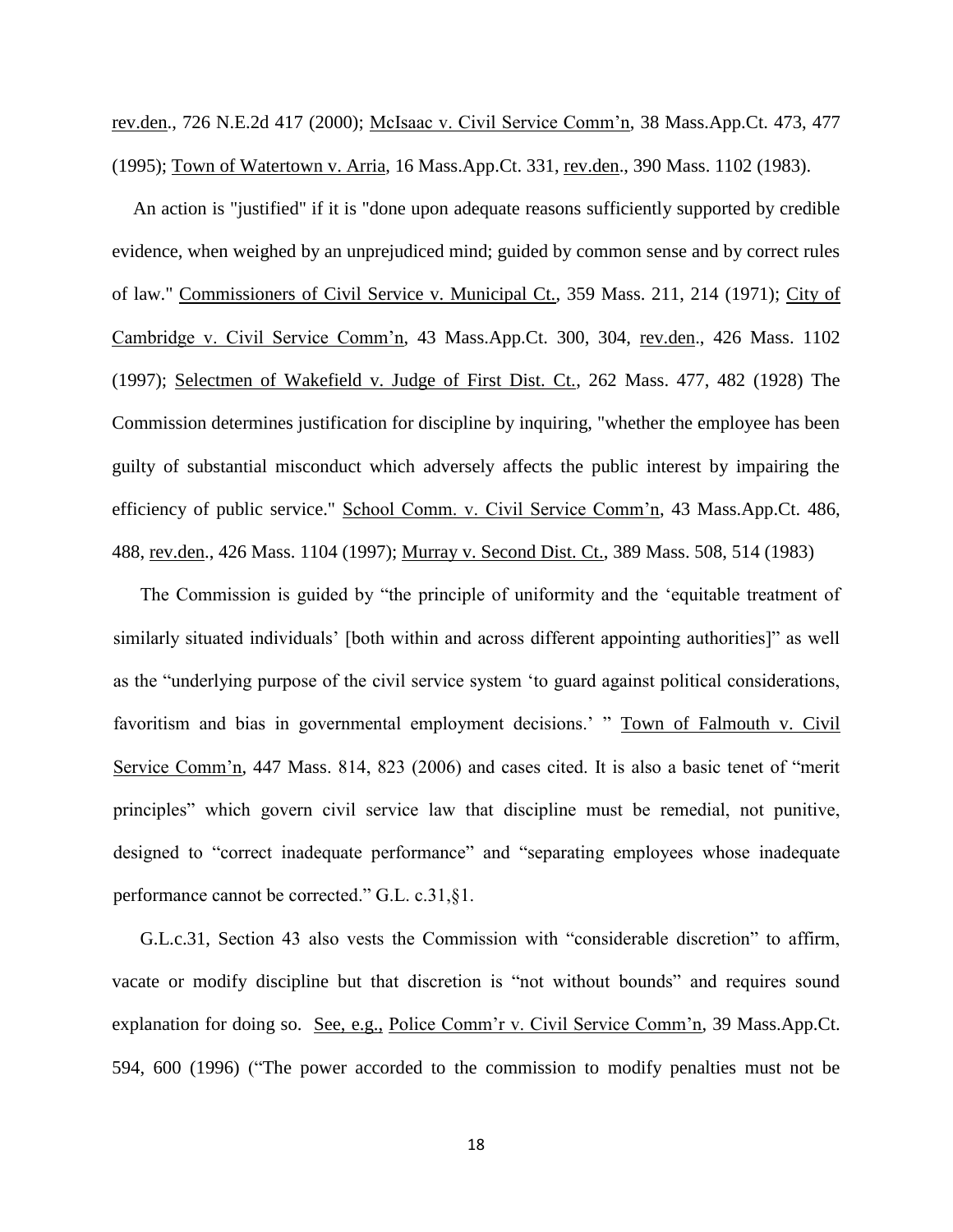confused with the power to impose penalties ab initio . . . accorded the appointing authority") Id., (*emphasis added*). See also Town of Falmouth v. Civil Service Comm'n, 447 Mass. 814, 823 (2006), quoting Watertown v. Arria, 16 Mass.App.Ct. 331, 334 (1983).

# **ANALYSIS**

Applying these principles of civil service law to the facts of this appeal, I conclude that the MHA has failed to meet its burden to establish just cause for the decision to discharge Ms. Curran from employment by a preponderance of evidence. The single alleged justification used to support the MHA's decision – that Ms. Curran's misconduct was the effective cause of the resignation of two other MHA employees – was not proved by a preponderance of evidence. In addition, the preponderance of the evidence established that Ms. Curran's prior disciplinary record, especially, but not exclusively, the discipline from 2011 to 2014 that had some nexus to Mr. Covelle's tenure, was more likely than not tainted by animosity against her stemming from her reputation as a "watchdog", and deserves little, if any, weight.

#### Alleged Substantive Grounds for Termination

The core reason MHA used to justify its decision to terminate Ms. Curran was Mr. Coddington's finding, which the MHAs Board adopted, without deliberation, that Ms. Curran's conduct caused two MHA employees to quit. This finding was based entirely on Mr. Coddington's reliance on a hearsay record containing conclusory statements by the two employees during their exit interviews, as recorded by Ms. Moglia in her exit interview notes. After hearing the evidence and considering this issue "anew", I have concluded that the MHA did not meet it burden of proof to show, by a preponderance of credible evidence, that Ms. Curran caused those employees to choose to leave the MHA for other jobs.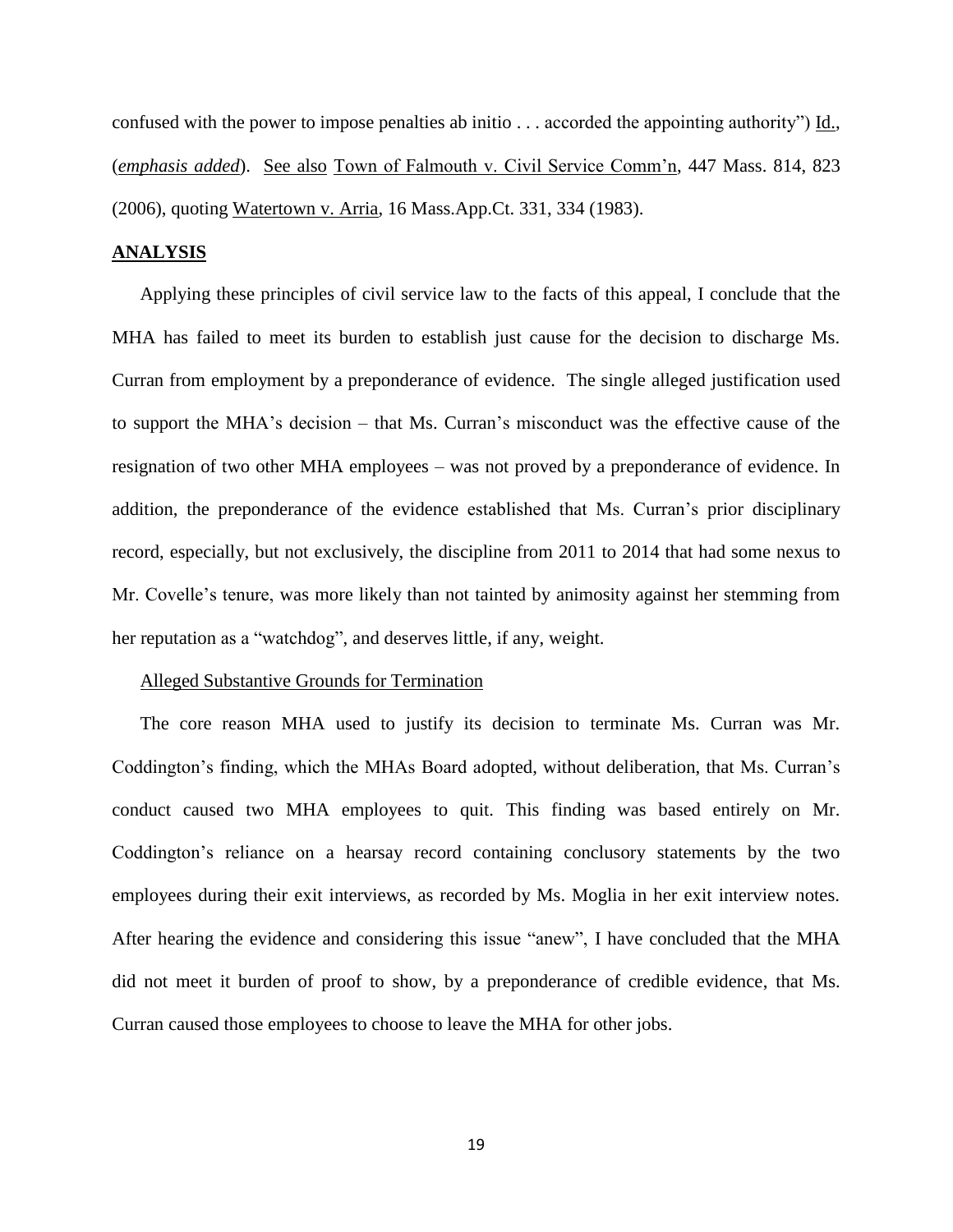First, the disputed conclusory statements of two former employees, standing alone, deserve little, if any weight and neither employee provided credible specifics, either as recorded in the exit interview notes or through any credible testimony at the Commission hearing, which persuaded me to believe their conclusory statements. To the contrary, I credit the preponderance of evidence of specific facts that these employees acknowledged in their exit interviews, and corroborated by credible testimony from Ms. Curran, Ms. McGrath and other witnesses and documents, which show that other plausible factors were a significant, let alone the primary cause that led these employees to decide to leave the MHA.

The factors that both employees mentioned included the crowded and uncomfortable basement working environment and each employee's dissatisfaction and discomfort with the duties of an LHC. In Ms. Ross's case, as a former administrative assistant, she described the job of LHS as "difficult", "unfamiliar" and "complicated" and that her supervisor was often too "busy" to assist her. I give little weight to the fact that Ms. Ross claimed that she had to take a "cut in pay" to return to her former employer, which was entirely due to the fact that, when Mr. Coddington recruited her to leave her administrative position to come to MHA at an increase in pay. In Ms. Rolli's case, she specifically mentioned the curtailment of overtime, said that she was unaccustomed to not having her own private office, and "was done" with public housing work.

Second, I also find the timing of each employees departure telling. Ms. Rolli, who had left a supervisory position and took a demotion to LHS, began looking for another job soon after she was not selected for promotion to Leased Housing Director in or about September 2016. Similarly, Ms. Ross says she decided to leave MHA at about the same time, which coincides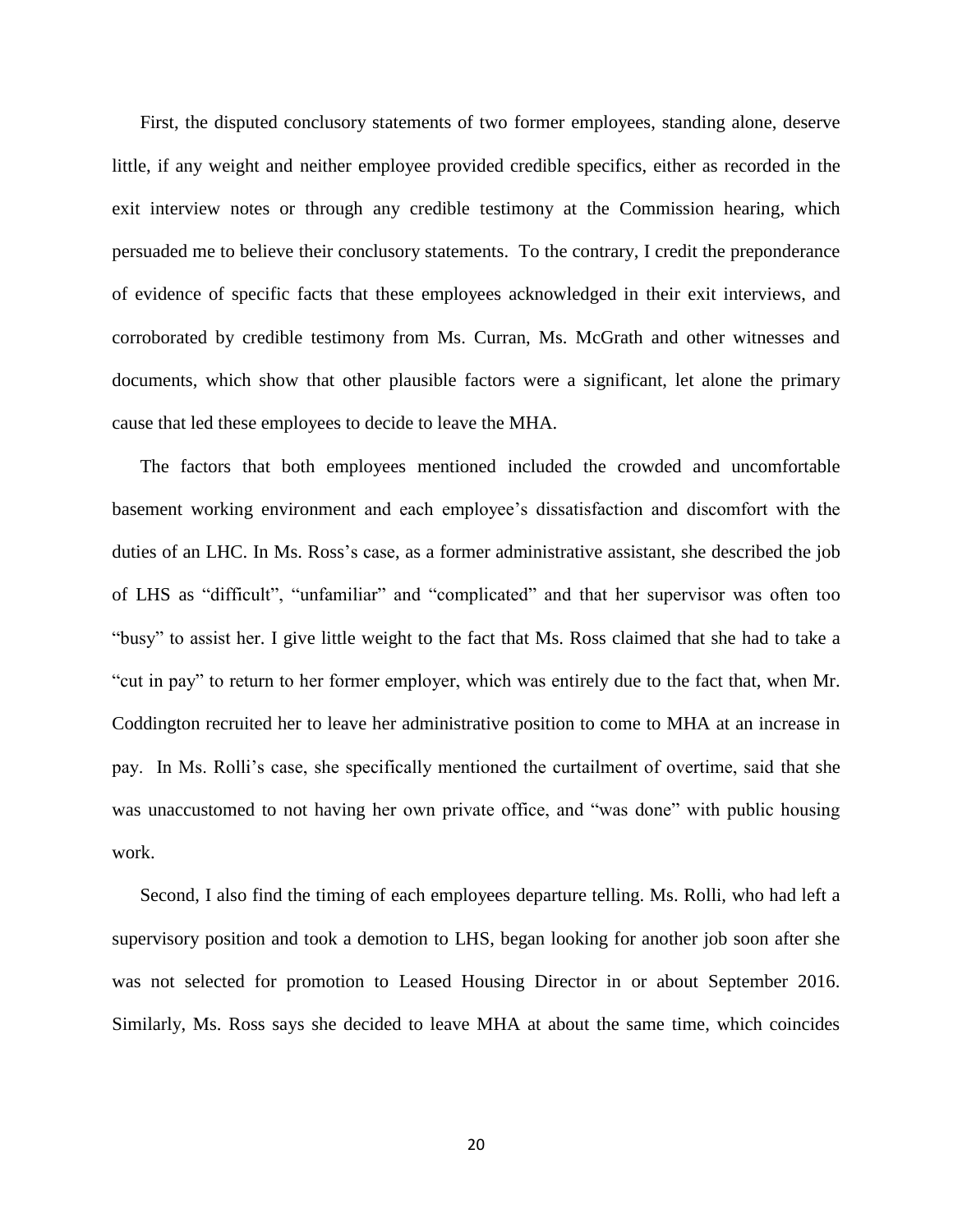with her mentor, John Coddington, announcing that he would soon be leaving his position as Executive Director.

Third, none of the MHA witnesses were able to provide specific, credible evidence of what Ms. Curran had done that supported the conclusory allegations, that her conduct put other employee in "fear" of their safety or otherwise made for an intolerable working environment. The witnesses called by the MHA was even more vague and lacking in specifics than the original interview notes themselves. The only specifics that were mentioned involved September 2016 incidents that were well-known to MHA management and thoroughly vetted at the time. Neither Ms. Ross nor Ms. Rolli claimed to be in fear before their exit interviews. Ms. Ross's almost slanderous characterization of Ms. Curran's mental status, and her unsubstantiated allegation that seven unidentified employees had been rumored to have left the MHA because of Ms. Curran, also caused me to give less weight to her testimony.. Similarly, I give diminished weight to Ms. Rolli's testimony that, even now, she believes that Ms. Curran will cause her harm as largely subjective fear that she never supported by any specific evidence in the record.

Fourth, I acknowledge and credit Ms. Curran's own self-assessment that, as a former public housing tenant, she was especially sensitive to how others treated public housing participants and may sometimes come off as "rough around the edges". I find, however, that Ms. Curran's critiques of her peers and supervisors, albeit imperfect in some respects, were motivated by her honest belief that she was pointing out irregularities and possible unlawful behavior that deserved to be rectified. To be sure, at times, calling out her peers and her supervisors did cause "friction" and interpersonal conflict, especially, around Ms. Ross's inexperience and Ms.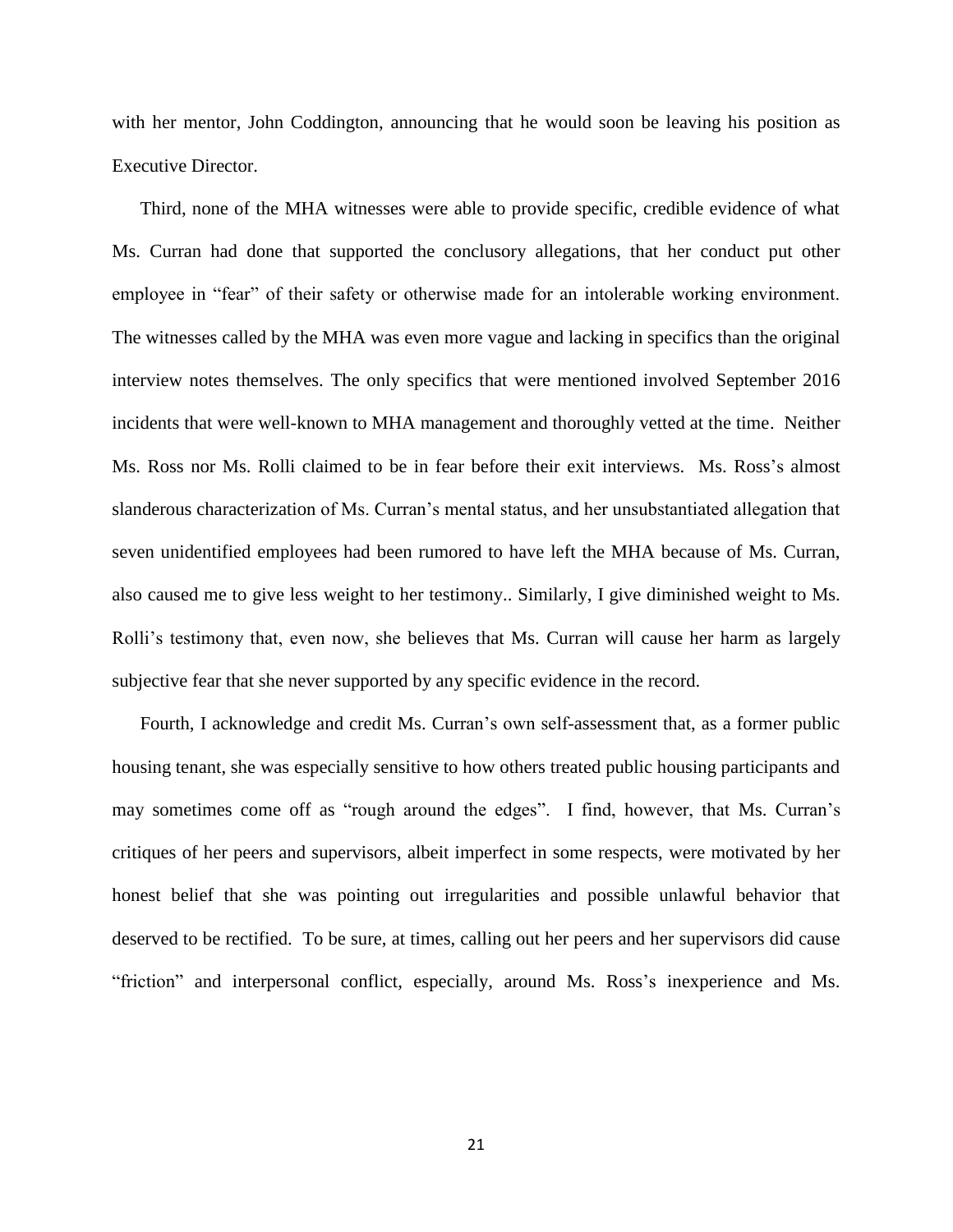Curran's perception that Ms. Rolli did not respect tenants.<sup>14</sup> I do not find credible evidence, however, that the role she assumed as something of a strict, self-anointed and unpopular "ombudsman" ever turned malevolent or "impaired the efficiency of the public service".

## Ms. Curran's Prior Disciplinary Record

 $\overline{\phantom{a}}$ 

The MHA's decision to terminate Ms. Curran was also inexorably tied to the record of prior discipline that she incurred. Ordinarily, reliance on a past history of discipline can be a legitimate factor in selecting the level of future discipline and, as required by basic merit principles, lawfully support a decision to separate an employee "whose inadequate performance cannot be corrected." In the circumstances presented here, however, Ms. Curran's record of past discipline is tainted by factors that make problematic the rote reliance by Mr. Coddington and the MHA Board on that record of discipline.

First, a substantial part of Ms. Curran's disciplinary record (2011 to 2014) was compiled during Mr. Covelle's tenure or can be attributed to input from those who fit Ms. Curran's description of supporters of Mr. Covelle and who remained behind after his departure. The credible evidence showed that Mr. Covelle, and by extension those within his orbit, had formed an animus against her. I am persuaded that the "wall" was erected around Ms. Curran was motivated by this animus; the excuse that it could be used as an interview space and was removable at any time was a pretext to get Ms. Curran's assent to the plan. I also find that Ms. Curran's proclivity to call out irregularities and possible unlawful behavior of her peers and superiors did not stop after the departure of Mr. Covelle but, in fact, she continued bringing complaints to management, which were regularly ignored, all the way through 2015 and 2016 until her termination. I am not certain whether management's animus stemmed from Ms.

<sup>&</sup>lt;sup>14</sup> I note that Ms. Rolli's own testimony tended to confirm her discomfort with interaction with public housing tenants, whom she called "demanding" and who disrespected her, resulting in a decision to leave not just the MHA, but the public housing career field entirely.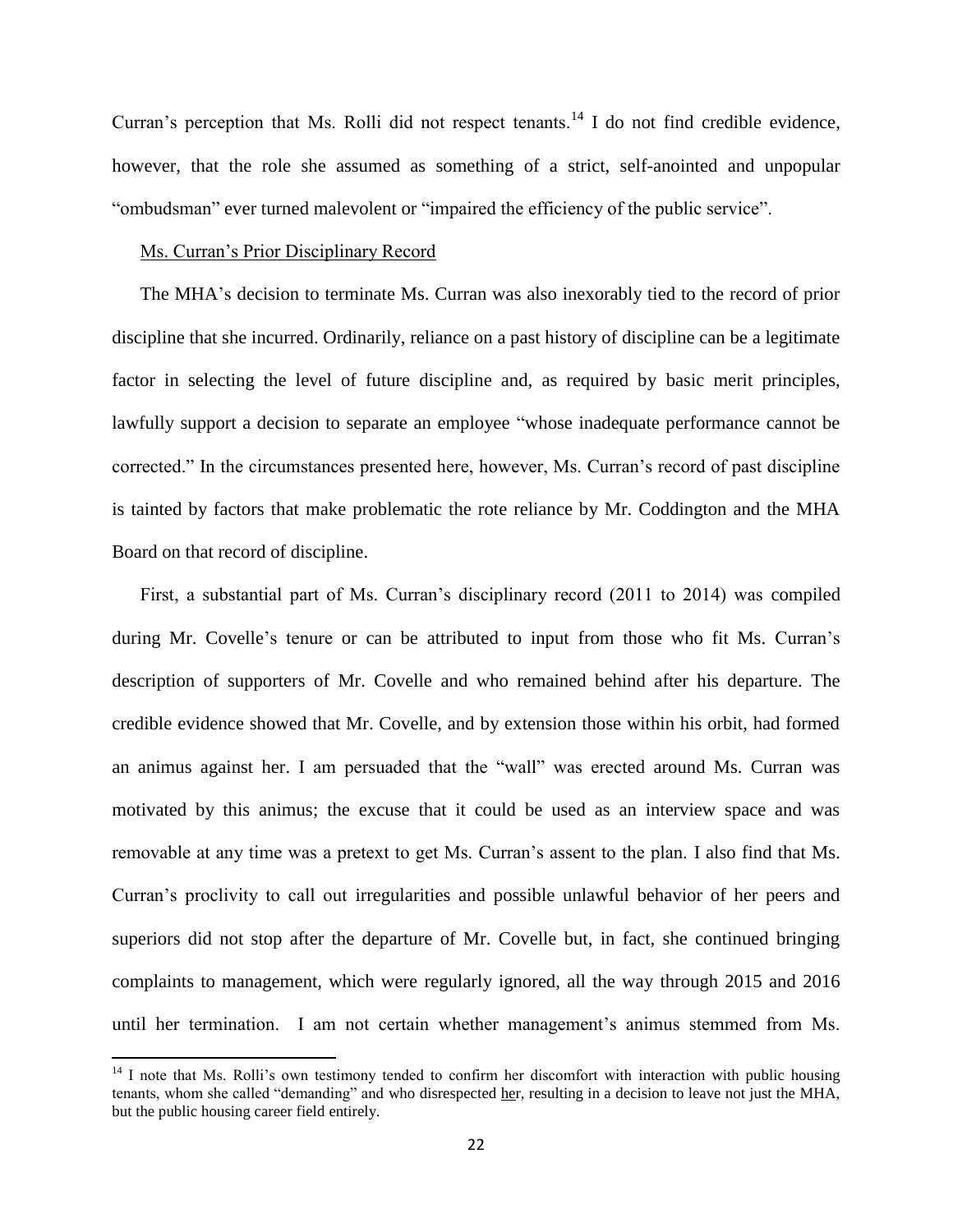Curran's refusal to "play along" or from her persistent critiques, or both, but the animus was definitely present.

Second, the decision to terminate Ms. Curran based on the departure of Ms. Ross and Ms. Rolli is flawed because the only specific examples of "misconduct" by Ms. Curran took place long before the warning she received on December 9, 2016 and there was no proof that Ms. Curran had done anything thereafter to demonstrate that warning had been ineffective. In fact, no one had considered the September 2016 remark to Ms. Ross remark a "threat" at the time and Ms. Curran thought she had smoothed over any ruffled feathers by her apology to Ms. Ross. Similarly, Ms. Rolli's departure on December 12, 2016 was fully known to MHA (and Ms. Curran), probably in October 2016, and certainly before December 9, 2016. Yet, Ms. Rolli had not made her "fear" known until the exit interview and MHA had fully vetted the one incident in September 2016 involving cross-complaints by both Ms. Curran and Ms. Rolli, finding no reason to discipline either one. The fact that MHA saw no reason to take any disciplinary action at the time makes the resurrection of those events problematic, especially so, when they purport to form the core specific incidents now offered to justify a termination decision.

#### Other Issues

I note, but, in view of the conclusion to allow this appeal, I need not address Ms. Curran's claim that she was denied a right of appeal on the merits from her past discipline. Finally, to the extent I have not addressed any of the other contentions raised by the parties, they "have not been overlooked. . . . [N]othing in them . . . requires discussion." McCormack v. Department of State Police, 92 Mass.App.Ct. 1103, 2017 WL 3469601 (Rule 1:28), *citing* Commonwealth v. Domanski, 332 Mass. 66, 78 (1954).